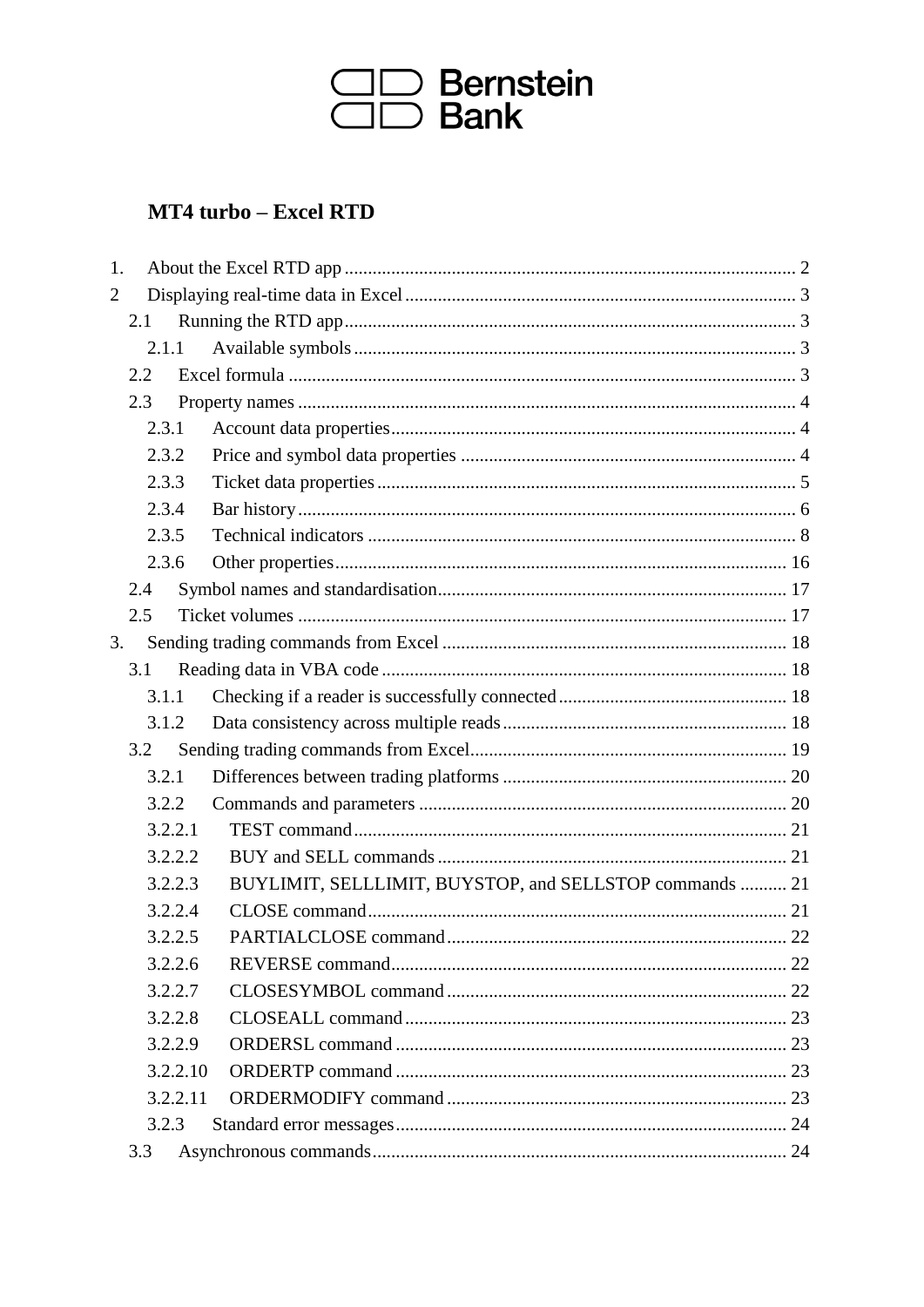

### **1. About the Excel RTD app**

The Excel RTD app lets you do two things:

- Put real-time data into Excel using only Excel's RTD() function. No macros; no programming; no XLL add-ins
- Send simple trading commands from VBA code in Excel

You can run multiple copies of the Excel RTD app for different accounts, and then combine the data for those accounts in a single spreadsheet.

The app is supplied with an example spreadsheet which lets you enter up to 5 account numbers, and then automatically displays a dashboard of equity and balance etc; symbol prices; and a consolidated list of open positions.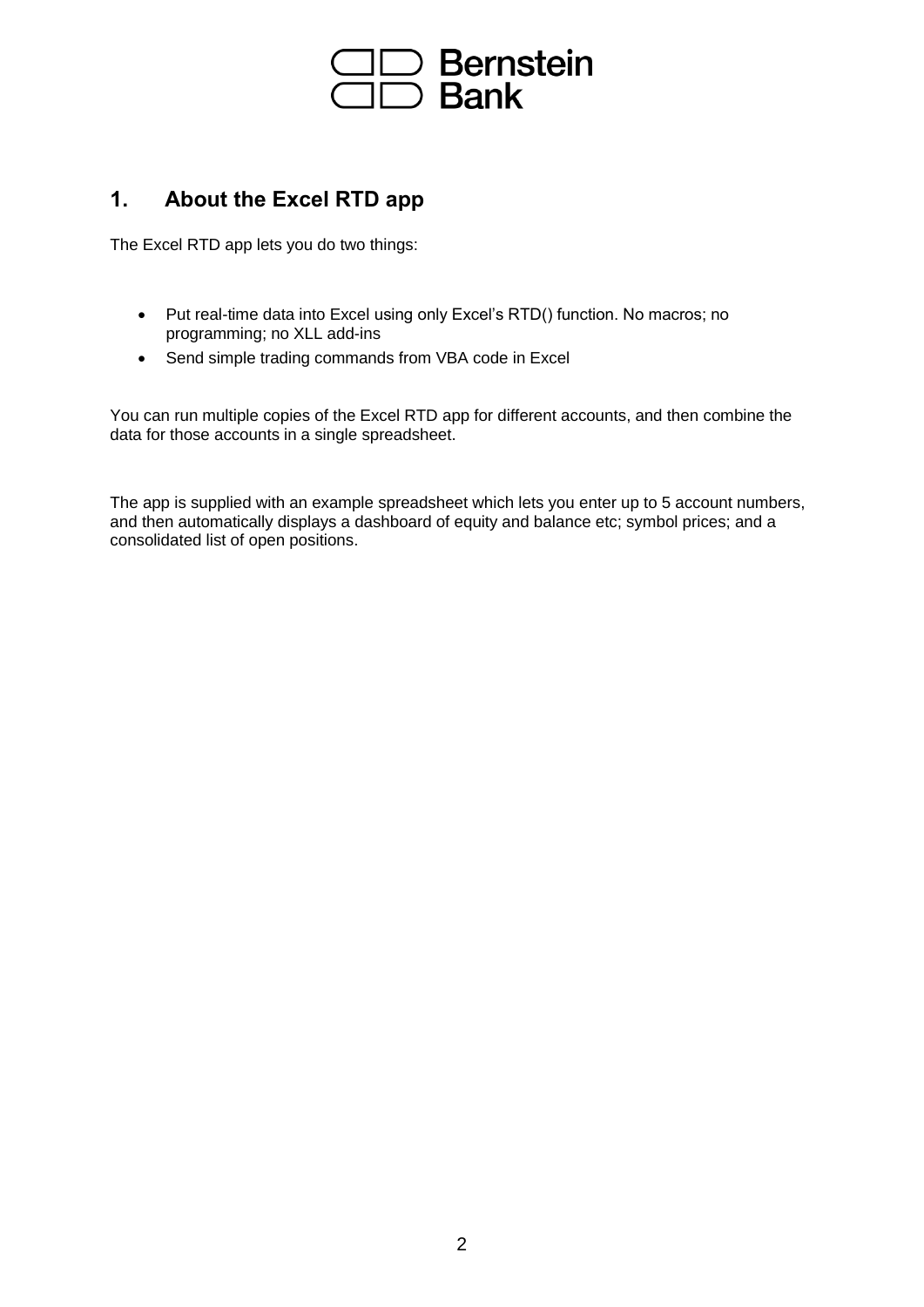

### **2 Displaying real-time data in Excel**

### *2.1 Running the RTD app*

In order to put real-time data into Excel you need to run the RTD app. The Excel formulas listed below will give blank values if the app is not running.

### **2.1.1 Available symbols**

Information about the following symbols will be available in the Excel RTD app:

- **MT4/5**: the app will report all the symbols which are included in the MT4/5 market watch
- **Tradable**: the app will report all available symbols in the platform
- **All other platforms**: you configure which symbols the app reports using the app's Symbols menu.

### *2.2 Excel formula*

Once the RTD app is running, you can use the following formula in Excel to insert a real-time feed of account, ticket, or price data. You simply need to fill in the account number, and the "property" which you want to display:

=RTD("FXBlueLabs.ExcelRTD", , "**account number**", "**property**")

For example, if your account number is 156734 and you want to display the account's balance, or the bid price of GBPUSD:

=RTD("FXBlueLabs.ExcelRTD", , "156734", "balance")

=RTD("FXBlueLabs.ExcelRTD", , "156734", "bidGBPUSD")

**Please note**: with some language settings – for example, Polish – Excel may want the sections of the formula to be separate by semi-colons instead of commas. For example:

=RTD("FXBlueLabs.ExcelRTD"; ; "**account number**"; "**property**")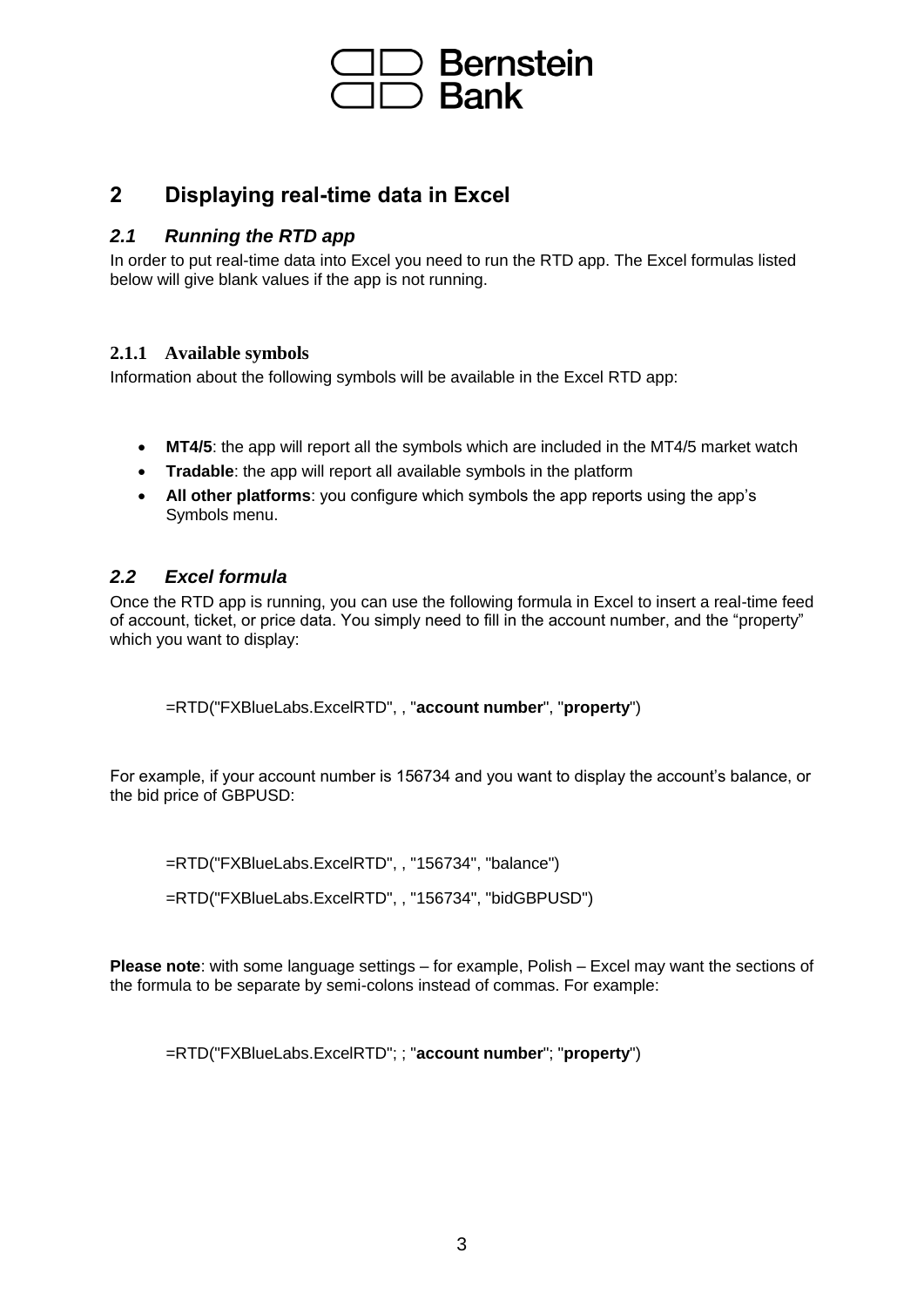

### *2.3 Property names*

The RTD app supplies data about the account (e.g. equity and balance), symbol prices, "tickets", bar history, and technical indicator values. The list of tickets includes both open positions and pending orders.

### **2.3.1 Account data properties**

| <b>Property</b> | <b>Meaning</b>                                         |
|-----------------|--------------------------------------------------------|
| currency        | The deposit currency of the account                    |
| balance         | Account balance                                        |
| equity          | Account equity                                         |
| pl              | Floating profit/loss                                   |
| usedmargin      | Margin in use                                          |
| freemargin      | Free margin                                            |
| tickets         | Number of "tickets": open positions and pending orders |

### **2.3.2 Price and symbol data properties**

The app supplies the current ask and bid prices for all symbols configured in the app. For example, if the symbol name you are interested in is EURUSD, then the property name for its ask price is askEURUSD. For example:

=RTD("FXBlueLabs.ExcelRTD", , "156734", "askEURUSD")

| <b>Property</b> | <b>Meaning</b>                                                                                                                                                        |
|-----------------|-----------------------------------------------------------------------------------------------------------------------------------------------------------------------|
| bidSymbol       | Bid price of symbol                                                                                                                                                   |
| askSymbol       | Ask price of symbol                                                                                                                                                   |
| highSymbol      | Daily high of the symbol. Not available on all platforms. The<br>definition of the day's start (e.g. GMT, or some other time zone)<br>depends on the broker/platform. |
| lowSymbol       | Daily low of the symbol. Not available on all platforms. The<br>definition of the day's start (e.g. GMT, or some other time zone)<br>depends on the broker/platform.  |

The app also provides a count and a list of all configured symbols. For example, the following formulas return the number of available symbols and the name of the  $5<sup>th</sup>$  symbol on the list (which can be in any order):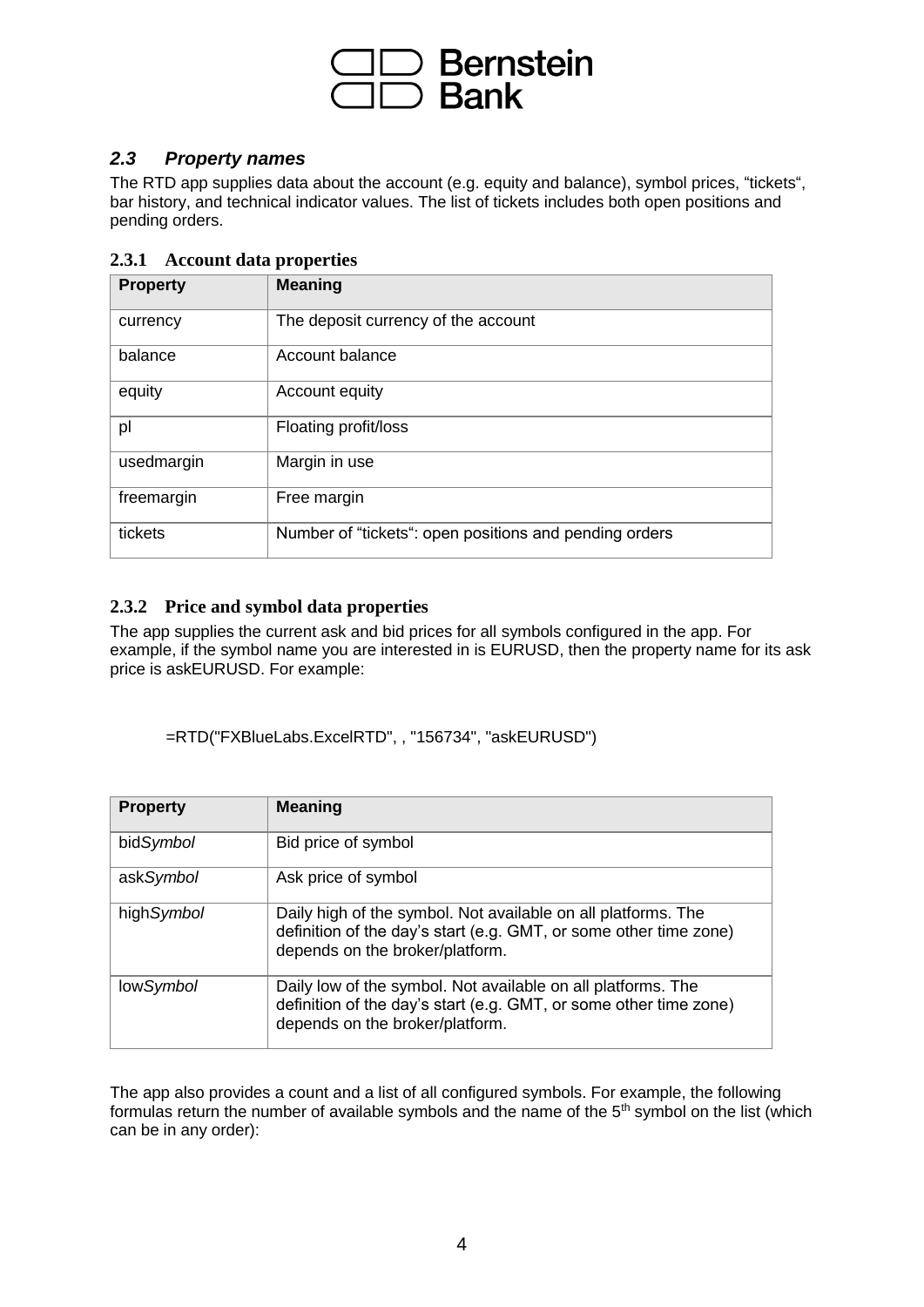## Bernstein<br>Bank

=RTD("FXBlueLabs.ExcelRTD", , "156734", "symbols")

=RTD("FXBlueLabs.ExcelRTD", , "156734", "s5")

| <b>Property</b> | <b>Meaning</b>                                                                                            |
|-----------------|-----------------------------------------------------------------------------------------------------------|
| symbols         | Number of symbols                                                                                         |
| sN              | Name of the nth symbol, e.g. EURUSD. The N value is an index<br>between 1 and the total number of symbols |

### **2.3.3 Ticket data properties**

The app supplies the following information about each "ticket", i.e. each open position and pending order. The *N* value in each property name is an index between 1 and the total number of tickets (reported by the tickets property).

For example, you can get the symbol name and net profit of the 2<sup>nd</sup> ticket (if there is one) using the following formulas:

=RTD("FXBlueLabs.ExcelRTD", , "156734", "t2s")

=RTD("FXBlueLabs.ExcelRTD", , "156734", "t2npl")

| <b>Property</b> | <b>Meaning</b>                                                                                            |
|-----------------|-----------------------------------------------------------------------------------------------------------|
| tMt             | Ticket number, i.e. the ID of the open position or pending order                                          |
| tNa             | Action: BUY, SELL, BUYLIMIT, SELLLIMIT, BUYSTOP,<br><b>SELLSTOP</b>                                       |
| tNs             | Symbol name                                                                                               |
| tMv             | Volume                                                                                                    |
| t/Vnpl          | Net profit (gross profit + commission + swap). Not applicable on<br>pending orders, and reported as zero. |
| tNpl            | Gross profit. Not applicable on pending orders, and reported as<br>zero.                                  |
| tNswap          | Swap. Not applicable on pending orders, and reported as zero.                                             |
| tNcomm          | Commission. Not applicable on pending orders, and reported as<br>zero.                                    |
| tNsl            | Stop-loss price                                                                                           |
| tMtp            | Take-profit price                                                                                         |
|                 |                                                                                                           |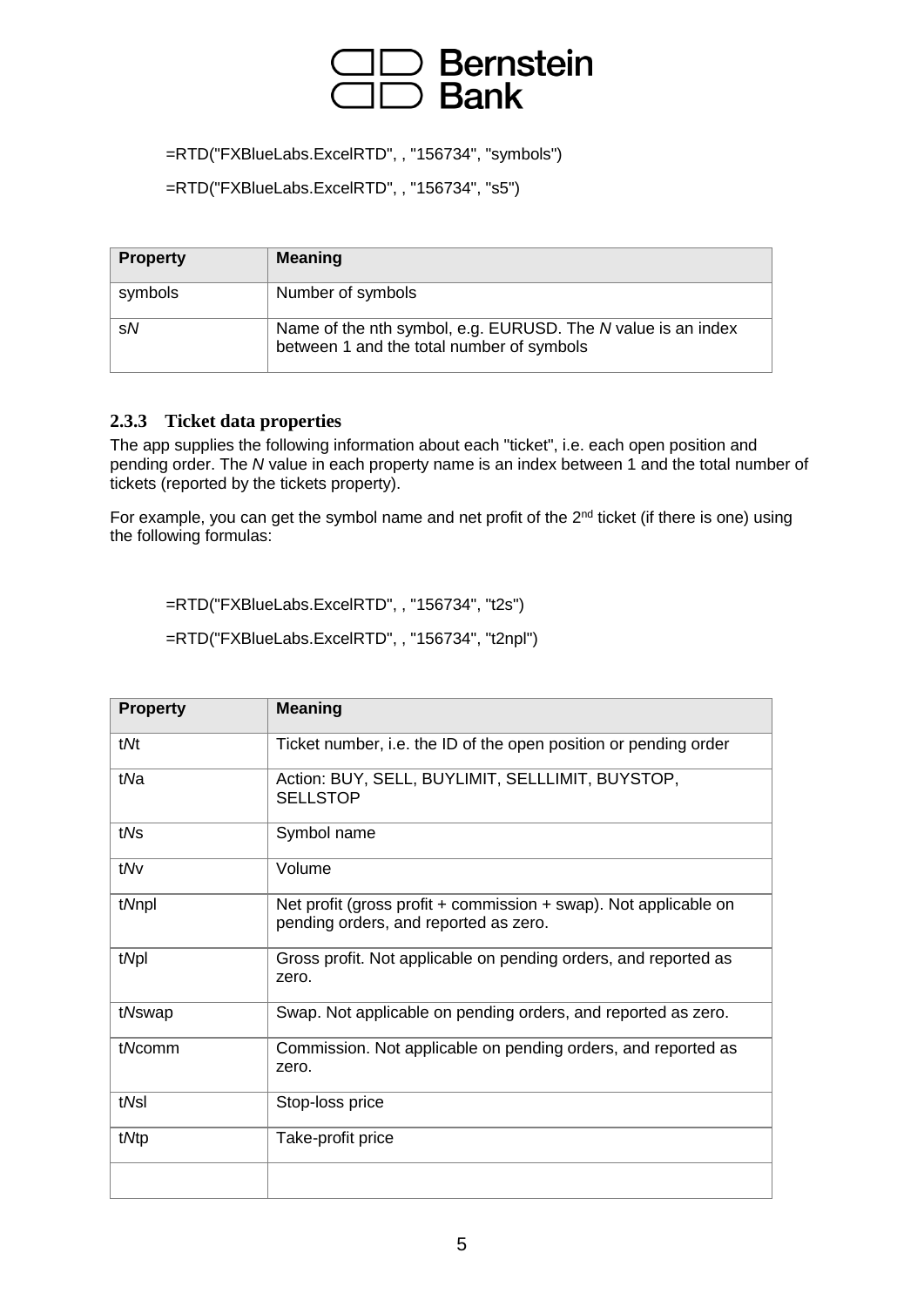| $\supset$ Bernstein<br><b>Bank</b> |                                                 |  |
|------------------------------------|-------------------------------------------------|--|
| tNop                               | Open/entry price                                |  |
| tNcp                               | Current price of symbol                         |  |
| tNcm                               | Order comment                                   |  |
| tNmg                               | Order magic number (MetaTrader 4 only)          |  |
| tNot                               | Open time (as number of seconds since 1/1/1970) |  |

### **2.3.4 Bar history**

You can use the Excel RTD app to request recent price history from the platform. All values are bid prices. (Please note that this price history is not available on the tradable platform.)

The property name for bar history is as follows: @bh,*symbol*,*timeframe*,*data,shift*. For example, the following formula shows the high of the current EUR/USD H1 bar:

=RTD("FXBlueLabs.ExcelRTD", ,"156734", "@bh,EURUSD,H1,high,0")

### *2.3.4.1 Timeframe value*

The bar timeframe can either be specified as a number of minutes – e.g. 60 for hourly bars – or you can use standard notations such as H1 or M3. The available timeframes are as follows:

| <b>Period</b>  | <b>Timeframe value</b>  |
|----------------|-------------------------|
| M <sub>1</sub> | $\mathbf 1$             |
| M <sub>2</sub> | $\overline{2}$          |
| M3             | $\overline{3}$          |
| M <sub>4</sub> | $\overline{\mathbf{4}}$ |
| M <sub>5</sub> | $\overline{5}$          |
| M <sub>6</sub> | 6                       |
| M10            | $10$                    |
| M12            | 12                      |
| M15            | 15                      |
| M30            | $30\,$                  |
| H1             | 60                      |
| H2             | 120                     |
| H3             | 180                     |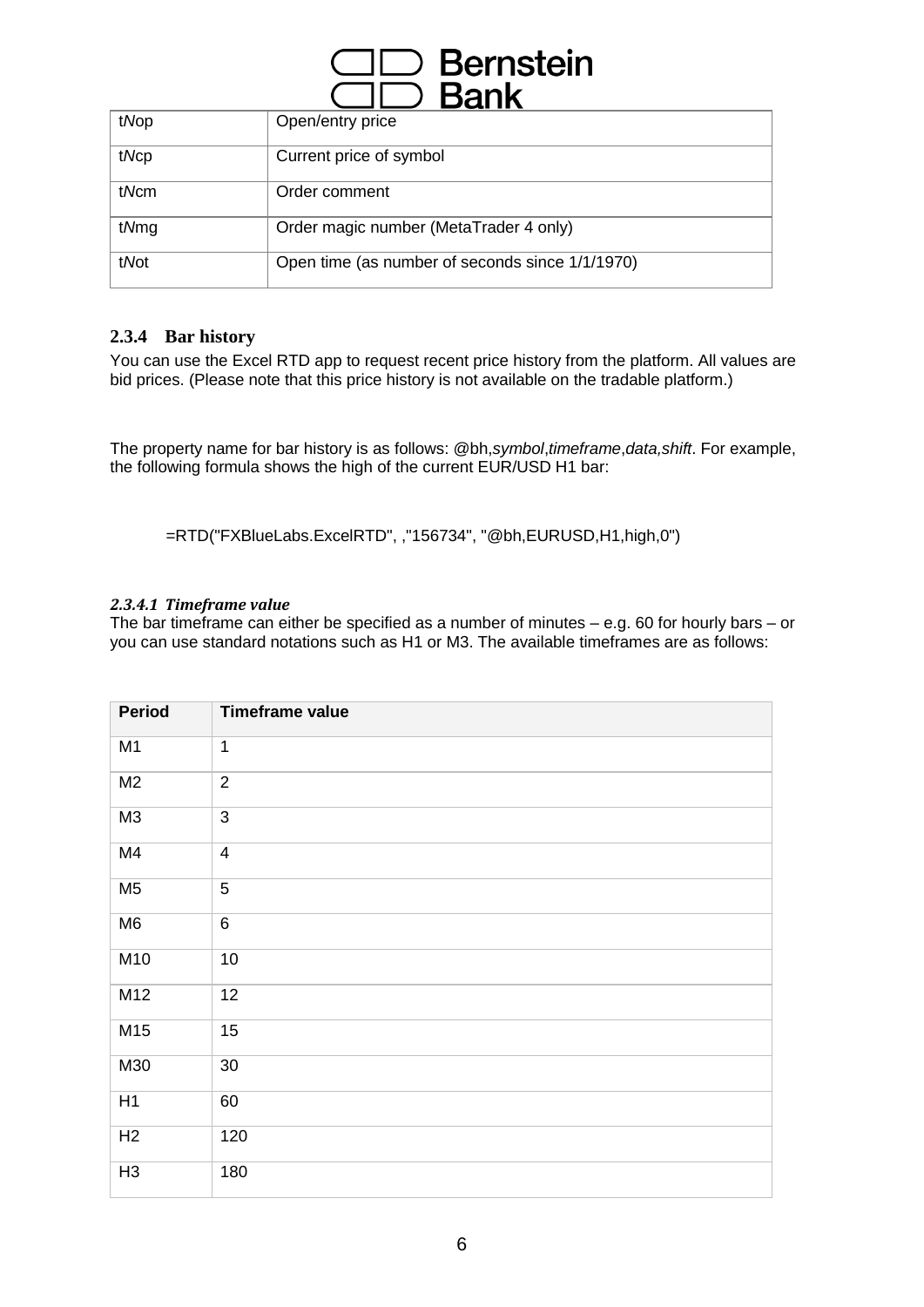# ⊃ Bernste<mark>in</mark><br>⊃ Bank

| H <sub>4</sub> | 240  |
|----------------|------|
| H <sub>6</sub> | 360  |
| H <sub>8</sub> | 480  |
| D <sub>1</sub> | 1440 |
| D <sub>2</sub> | 2880 |
| W <sub>1</sub> | 7200 |

### *2.3.4.2 Price data*

You can request the following information about each bar:

| Data      | <b>Meaning</b>                                                                                          |
|-----------|---------------------------------------------------------------------------------------------------------|
| time      | Start time of the bar (in the format yyyy/mm/dd hh:mm:ss)                                               |
| open      | Open price                                                                                              |
| high      | High price                                                                                              |
| low       | Low price                                                                                               |
| close     | Close price                                                                                             |
| range     | Range from high to low                                                                                  |
| median    | Average of high and low                                                                                 |
| typical   | "Typical" price: average of high, low, and close                                                        |
| weighted  | "Weighted" price: average of high, low, close, and close – i.e. double-<br>weighting on the close value |
| change    | Change in bar: close minus open, therefore negative for down bars and<br>positive for up bars.          |
| abschange | Absolute change value, i.e. change converted to a positive number if<br>negative                        |

### *2.3.4.3 Bar shift*

The final part of the price history formula is the bar "shift", i.e. which bar to get information about. Bars are numbered with the newest at zero, and increasing in order of age. In other words, bar 0 is the current in-progress bar; bar 1 is the last complete bar etc.

Therefore, the close price on bar 0 (for any timeframe) is the current bid price. In effect, the following two formulas are identical: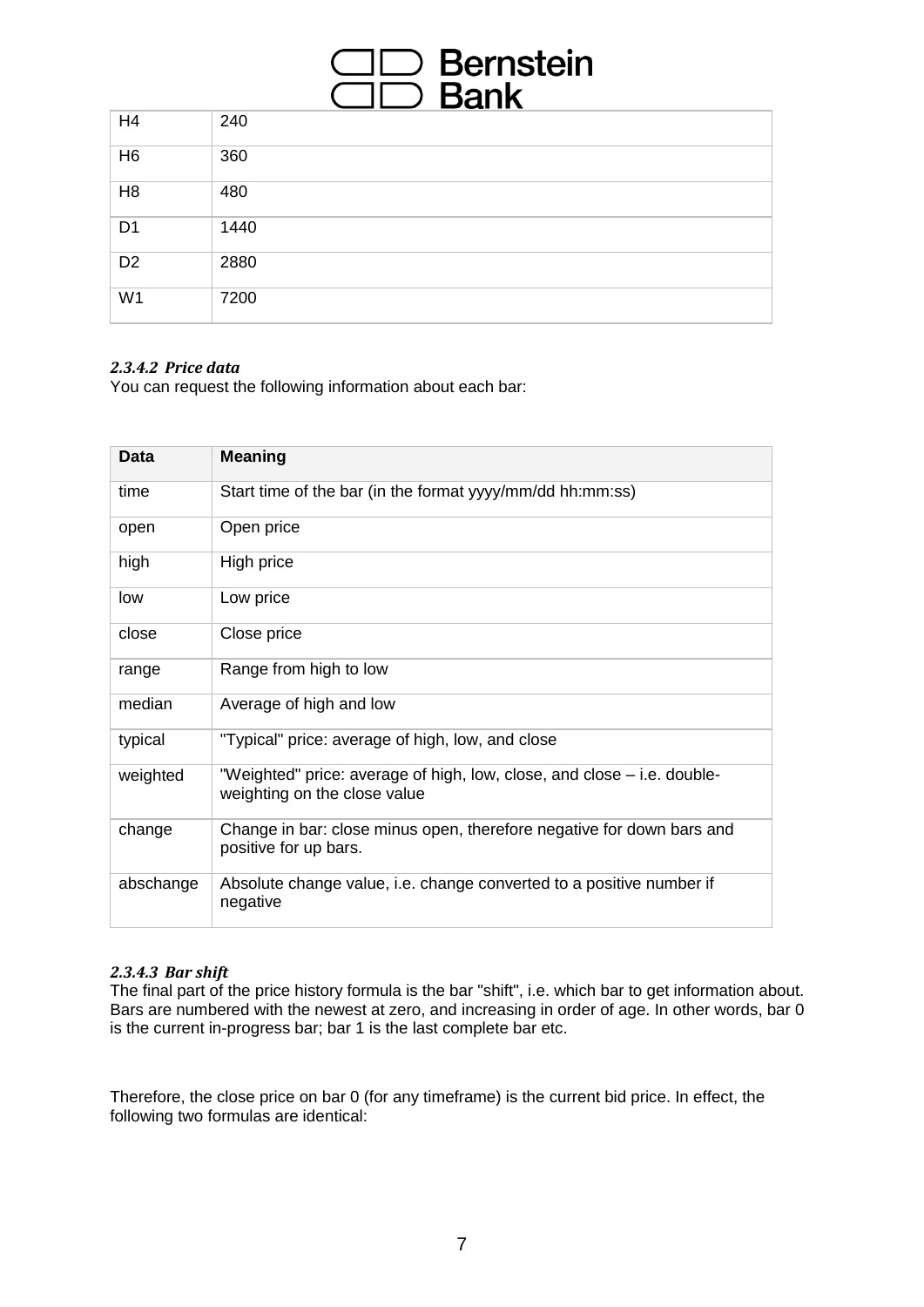## **Bernstein Bank**

=RTD("FXBlueLabs.ExcelRTD", , "156734", "bidGBPUSD") =RTD("FXBlueLabs.ExcelRTD", , "156734", "@bh,GBPUSD,60,close,0")

The amount of data available on each timeframe depends on the underlying platform, but will typically be around 250 bars.

### **2.3.5 Technical indicators**

The Excel RTD app has some built-in indicator calculations which you can request using formulas. For example, the following formula will show 14-bar Relative Strength Index for GBP/USD M5:

=RTD("FXBlueLabs.ExcelRTD", , "156734", "@rsi,GBPUSD,M5,14,0")

Please note that the technical indicators are not available on the tradable platform.

The property name for a technical indicator starts with an indicator name such as @rsi or @ema, and is then followed by a list of parameters separated by commas.

The first two parameters for an indicator are always the symbol name and the timeframe, which can be specified either as H2 or as the equivalent number of minutes such as 120.

The last parameter is always the bar "shift". You will normally want to use a value of 0 for the shift, in order to get the current indicator value, but you can also use a shift of e.g. 1 to get the value of the indicator at the end of the previous bar. (The only exception are the swing-point indicators, which always return the latest swing point and do not use a shift parameter.)

Many indicators can be applied to different data values from each bar, e.g. the high price or even the bar range instead of the close price.

Please bear in mind that exponential moving averages and similar calculations are affected by the amount of available bars. For convenience, everyone always refers to the N value in such calculations as "N bars" (e.g. "21-bar EMA"), but this is not what it truly means. The N is a weighting factor, and a calculation such as an EMA always looks at the entire bar history which it has collected, but giving increased weight to the most recent N bars. Two calculations of an EMA can be different – though only usually by small amounts – if they are using different amounts of bar history.

### *2.3.5.1 @sma – Simple Moving Average*

You can calculate a simple moving average (i.e. arithmetic mean) using the @sma indicator. For example, the following formula does an average of the median prices for the last 10 bars on GBP/USD M5:

=RTD("FXBlueLabs.ExcelRTD", , "156734", "@sma,GBPUSD,M5,median,10,0")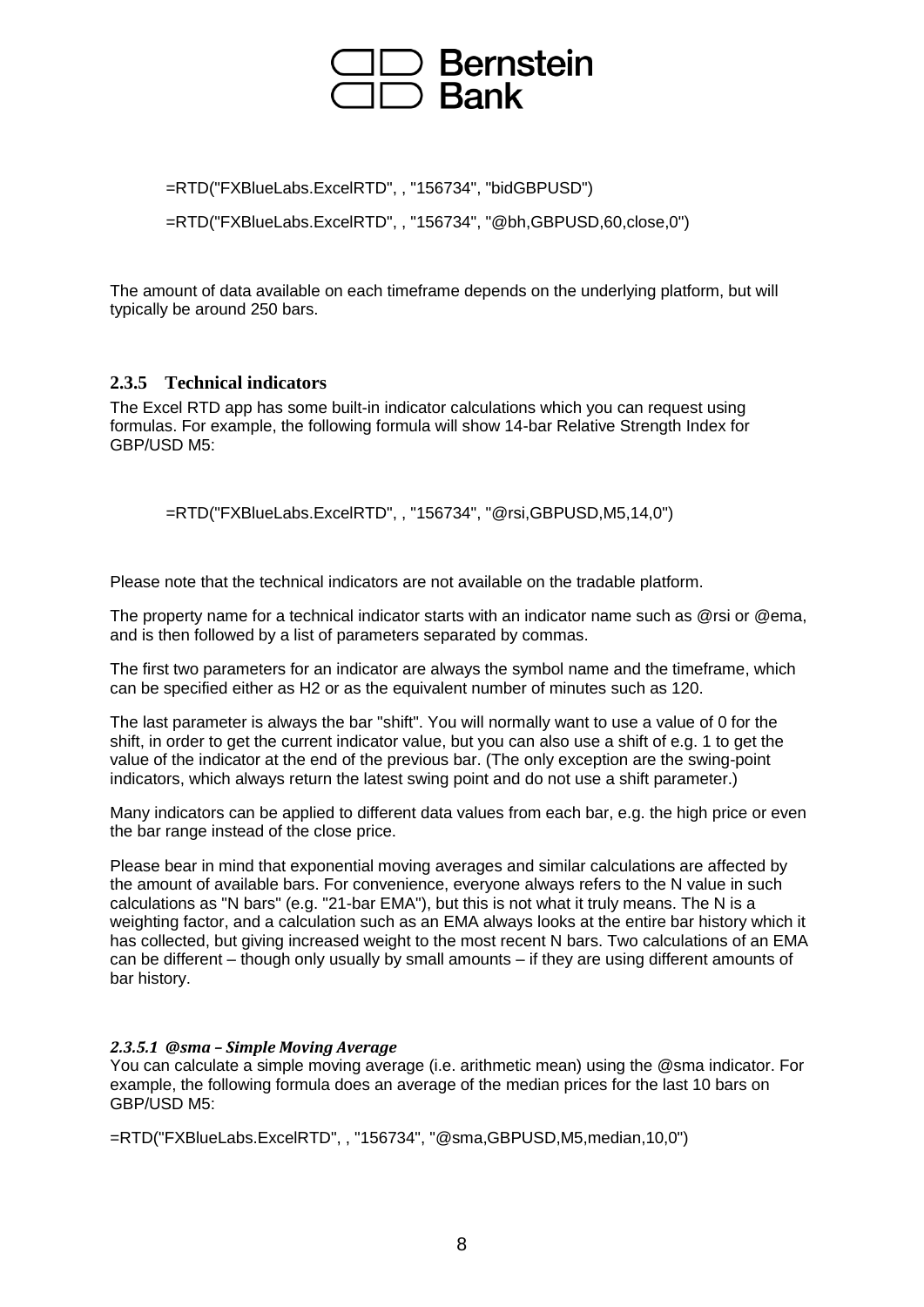

The indicator's parameters are as follows:

| <b>Parameter</b> | <b>Meaning</b>                                                          |
|------------------|-------------------------------------------------------------------------|
| symbol           | Symbol name, e.g. GBPUSD                                                |
| timeframe        | Bar timeframe, as a number of minutes or a notation such as H1 or M3    |
| data             | Data to use from each bar, e.g. close or high                           |
| period           | Number of bars to calculate the average over                            |
| shift            | Bar shift, e.g. zero in order to get the current value of the indicator |

### *2.3.5.2 @ema – Exponential Moving Average*

You can calculate an exponential moving average using the @ema indicator. For example, the following formula does an average of the ranges of the last 21 bars on GBP/USD D1:

=RTD("FXBlueLabs.ExcelRTD", , "156734", "@ema,GBPUSD,1440,range,21,0")

The indicator's parameters are as follows:

| <b>Parameter</b> | <b>Meaning</b>                                                          |
|------------------|-------------------------------------------------------------------------|
| symbol           | Symbol name, e.g. GBPUSD                                                |
| timeframe        | Bar timeframe, as a number of minutes or a notation such as H1 or M3    |
| data             | Data to use from each bar, e.g. close or high                           |
| period           | Number of bars to calculate the average over                            |
| shift            | Bar shift, e.g. zero in order to get the current value of the indicator |

#### *2.3.5.3 @smma – Smoothed Moving Average*

You can calculate a smoothed moving average using the @smma indicator. (A smoothed average with period N is the same as an exponential moving average with period 2N-1).

For example, the following formula does an average of the close prices of the last 21 bars on GBP/USD H1:

=RTD("FXBlueLabs.ExcelRTD", , "156734", "@smma,GBPUSD,H1,close,21,0")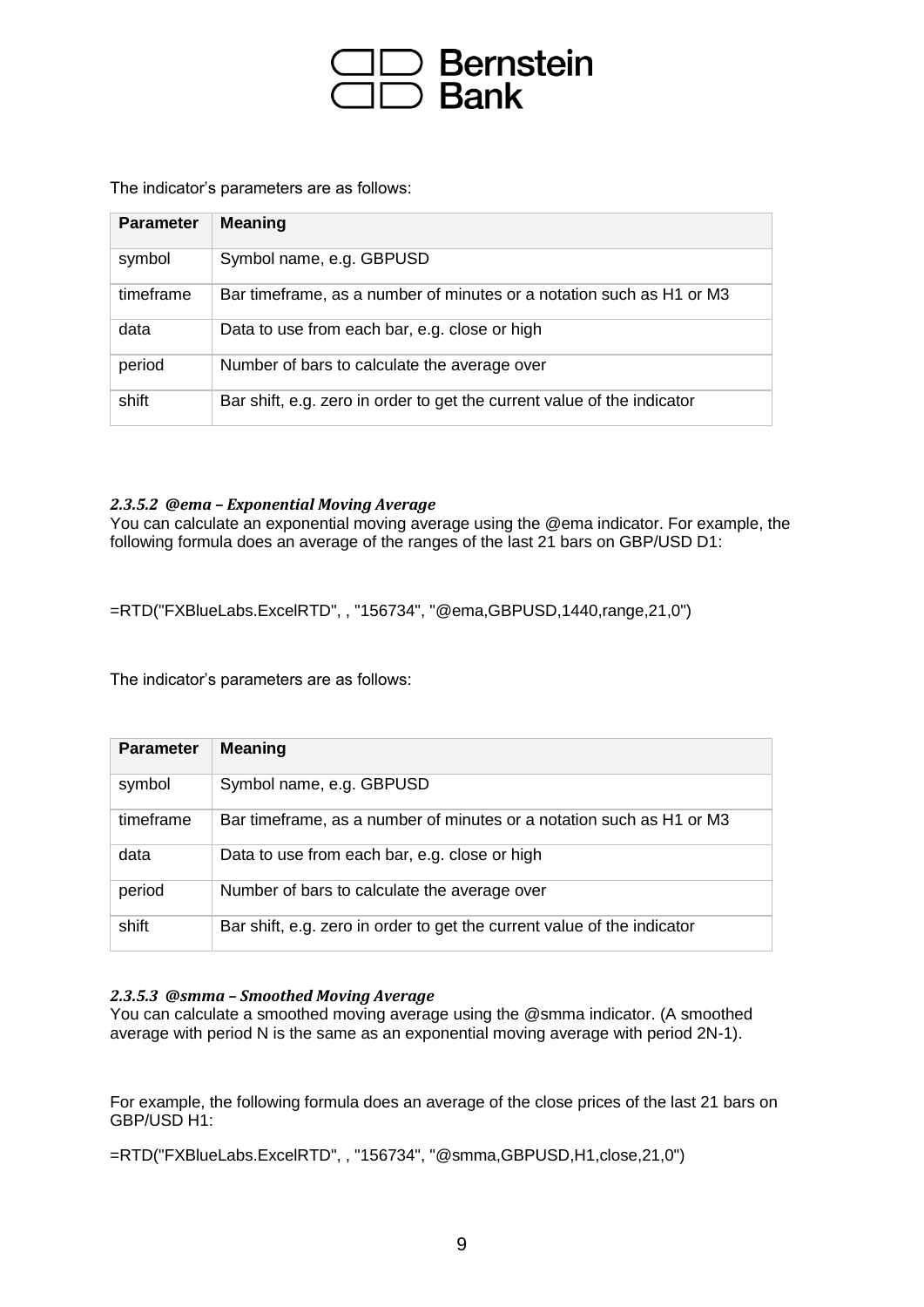

The indicator's parameters are as follows:

| <b>Parameter</b> | <b>Meaning</b>                                                          |
|------------------|-------------------------------------------------------------------------|
| symbol           | Symbol name, e.g. GBPUSD                                                |
| timeframe        | Bar timeframe, as a number of minutes or a notation such as H1 or M3    |
| data             | Data to use from each bar, e.g. close or high                           |
| period           | Number of bars to calculate the average over                            |
| shift            | Bar shift, e.g. zero in order to get the current value of the indicator |

### *2.3.5.4 @lwma – Linear-Weighted Moving Average*

You can calculate a linear-weighted moving average using the @lwma indicator. For example, the following formula does an average of the ranges of the last 21 bars on GBP/USD D1:

=RTD("FXBlueLabs.ExcelRTD", , "156734", "@lwma,GBPUSD,1440,range,21,0")

The indicator's parameters are as follows:

| <b>Parameter</b> | <b>Meaning</b>                                                          |
|------------------|-------------------------------------------------------------------------|
| symbol           | Symbol name, e.g. GBPUSD                                                |
| timeframe        | Bar timeframe, as a number of minutes or a notation such as H1 or M3    |
| data             | Data to use from each bar, e.g. close or high                           |
| period           | Number of bars to calculate the average over                            |
| shift            | Bar shift, e.g. zero in order to get the current value of the indicator |

### *2.3.5.5 @macd and @macdsig – MACD*

You can calculate MACD (the difference between a "fast" EMA and a "slow" EMA) using the @macd indicator. You can also use @macdsig to get the smoothed "signal" value of the MACD indicator.

For example, the following formula calculates MACD for GBP/USD M30, using the standard 12 bar fast EMA and a 26-bar slow EMA, and applying the calculation to the high price of each bar:

=RTD("FXBlueLabs.ExcelRTD", , "156734", "@macd,GBPUSD,30,high,12,26,9,0")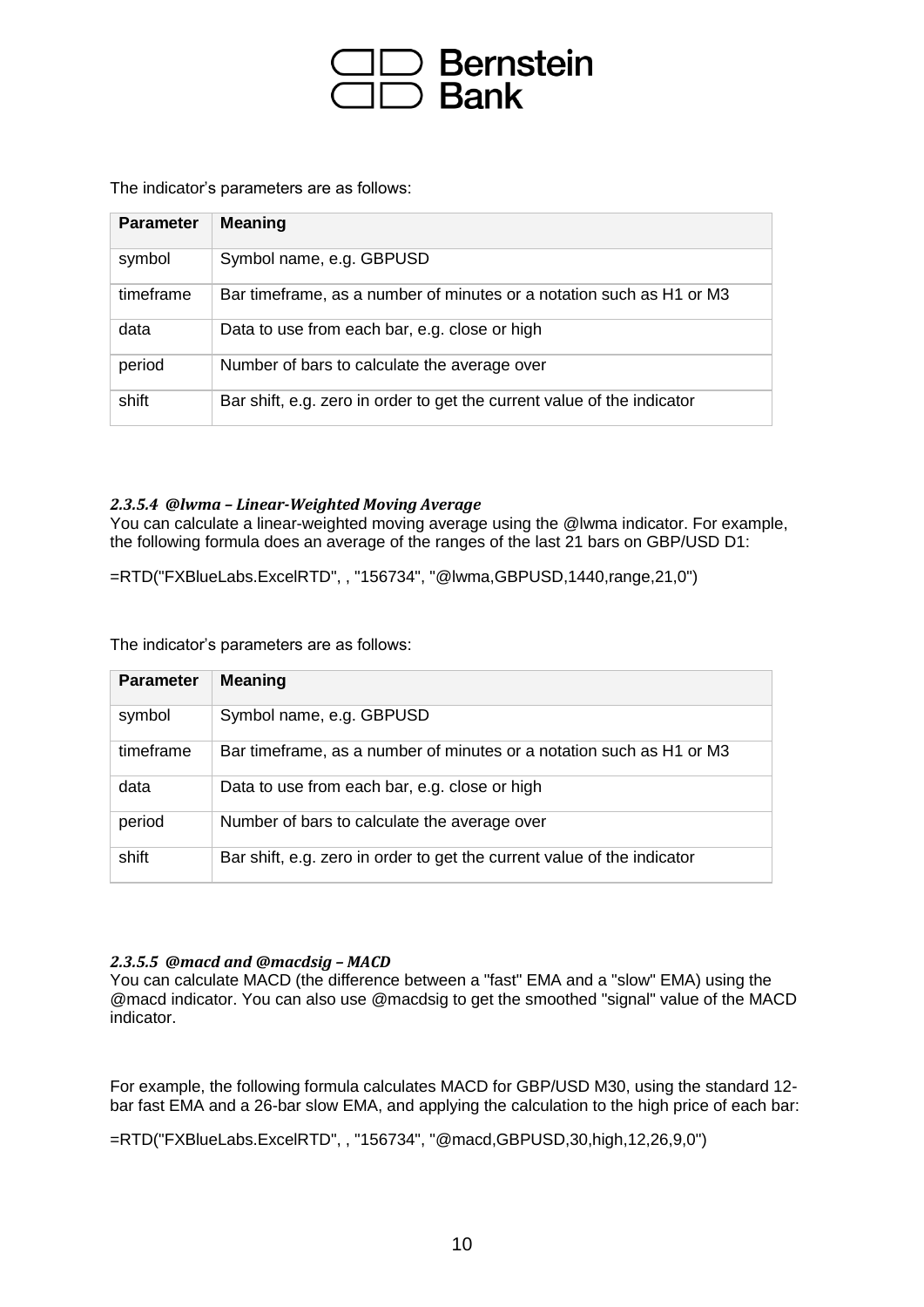# ⊃ Bernstein<br>⊃ Bank

The indicator's parameters are as follows:

| <b>Parameter</b> | <b>Meaning</b>                                                          |
|------------------|-------------------------------------------------------------------------|
| symbol           | Symbol name, e.g. GBPUSD                                                |
| timeframe        | Bar timeframe, as a number of minutes or a notation such as H1 or M3    |
| data             | Data to use from each bar, e.g. close or high                           |
| fast             | Number of bars for the fast EMA                                         |
| slow             | Number of bars for the slow EMA                                         |
| slowing          | Smoothing period for the signal value                                   |
| shift            | Bar shift, e.g. zero in order to get the current value of the indicator |

### *2.3.5.6 @atr – Average True Range*

You can calculate average true range using the @atr indicator. For example, the following formula calculates the average true range of the last 21 bars on GBP/USD D1:

=RTD("FXBlueLabs.ExcelRTD", , "156734", "@atr,GBPUSD,D1,21,0")

The indicator's parameters are as follows:

| <b>Parameter</b> | <b>Meaning</b>                                                          |
|------------------|-------------------------------------------------------------------------|
| symbol           | Symbol name, e.g. GBPUSD                                                |
| timeframe        | Bar timeframe, as a number of minutes or a notation such as H1 or M3    |
| period           | Number of bars to calculate the average over                            |
| shift            | Bar shift, e.g. zero in order to get the current value of the indicator |

### *2.3.5.7 @rsi – Relative Strength Index*

You can calculate Relative Strength Index using the @rsi indicator. For example, the following formula calculates 14-bar RSI on USD/JPY M3:

=RTD("FXBlueLabs.ExcelRTD", , "156734", "@atr,USDJPY,3,14,0")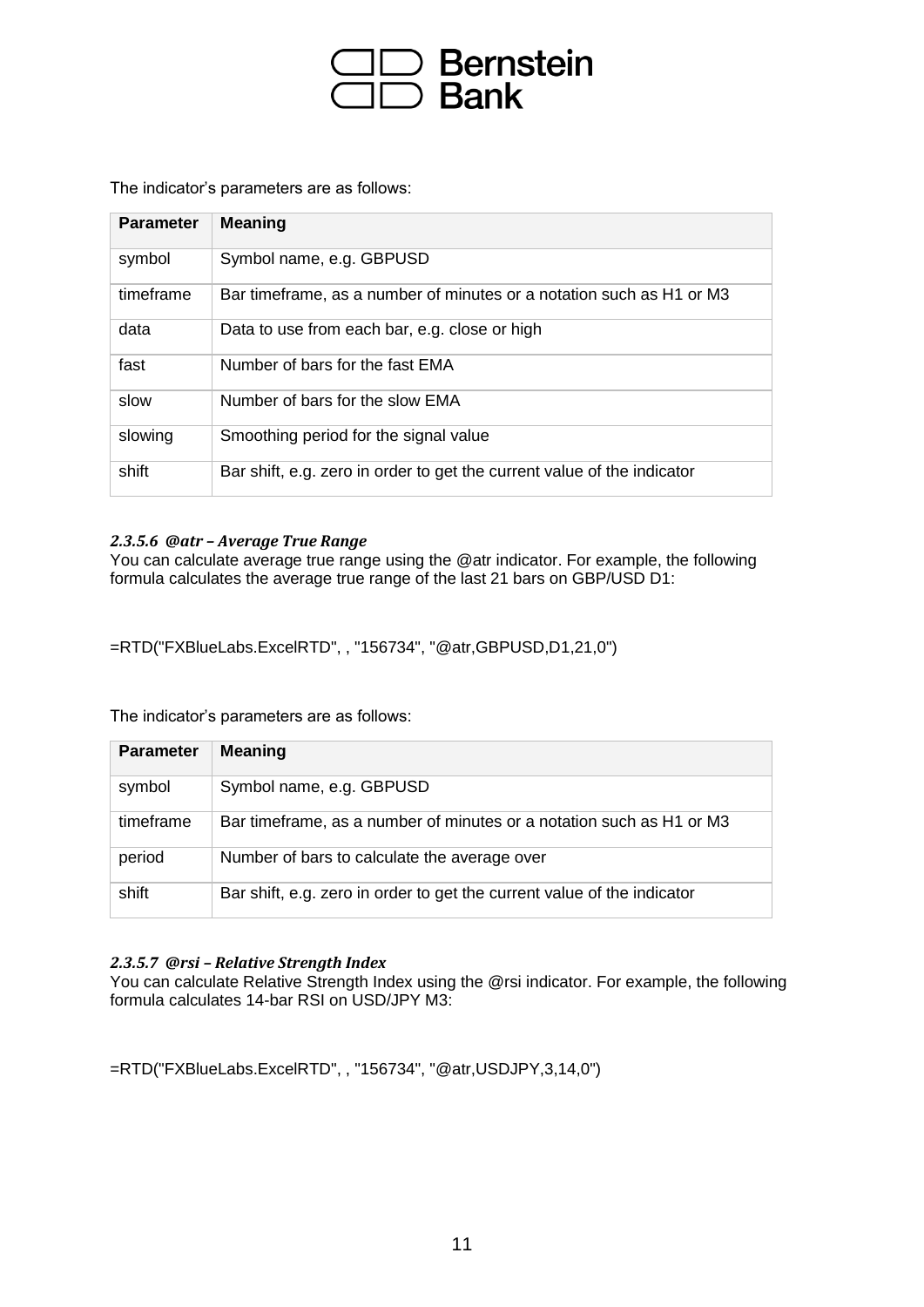

The indicator's parameters are as follows:

| <b>Parameter</b> | <b>Meaning</b>                                                          |
|------------------|-------------------------------------------------------------------------|
| symbol           | Symbol name, e.g. GBPUSD                                                |
| timeframe        | Bar timeframe, as a number of minutes or a notation such as H1 or M3    |
| period           | Number of bars to calculate the indicator over                          |
| shift            | Bar shift, e.g. zero in order to get the current value of the indicator |

### *2.3.5.8 @stoch and @stochslow – Stochastic Oscillator*

You can calculate the stochastic oscillator using the @stoch indicator. You can also calculate the slowed "signal" value for the indicator using @stochslow.

For example, the following formula calculates the oscillator on GBP/USD H2 bars, using standard parameters of  $(5,3,3)$  – i.e. K period of 5, D period of 5, slowing value of 3.

=RTD("FXBlueLabs.ExcelRTD", , "156734", "@stoch,GBPUSD,120,5,3,3,0")

The indicator's parameters are as follows:

| <b>Parameter</b> | <b>Meaning</b>                                                          |
|------------------|-------------------------------------------------------------------------|
| symbol           | Symbol name, e.g. GBPUSD                                                |
| timeframe        | Bar timeframe, as a number of minutes or a notation such as H1 or M3    |
| k                | K period for the calculation                                            |
| d                | D period for the calculation                                            |
| slowing          | Slowing period (moving average of D values)                             |
| shift            | Bar shift, e.g. zero in order to get the current value of the indicator |

#### *2.3.5.9 @bbupper and @bblower – Bollinger bands*

You can calculate "Bollinger" bands – a simple moving average plus/minus a number of standard deviations – using the @bbupper and @bblower indicators.

For example, the following formula calculates the upper band on GBP/USD M10, using an average of the close prices on the last 30 bars, and 2 standard deviations:

=RTD("FXBlueLabs.ExcelRTD", , "156734", "@bbupper,GBPUSD,10,close,30,2,0")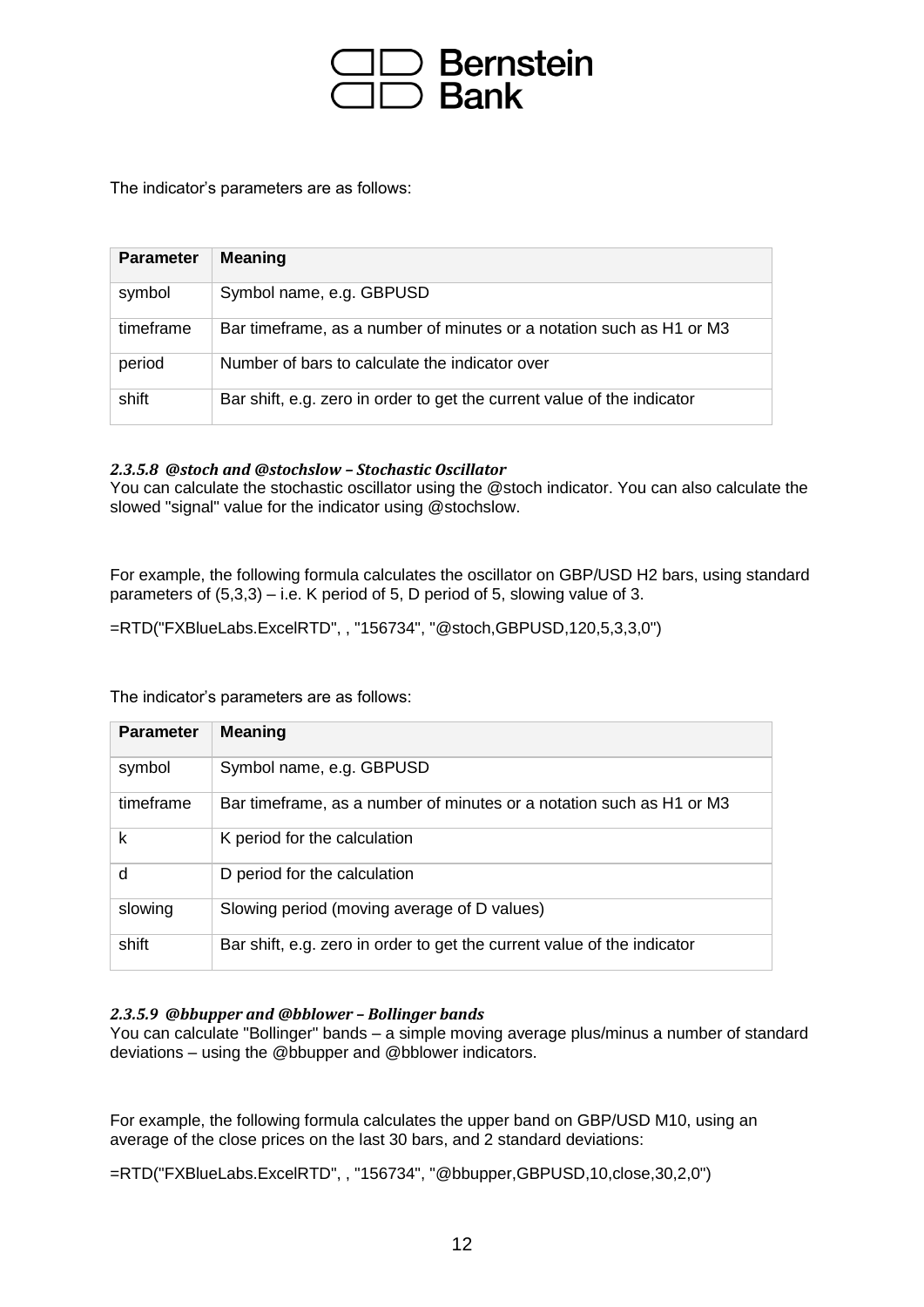# ) Bernstein<br>) Bank

The indicator's parameters are as follows:

| <b>Parameter</b> | <b>Meaning</b>                                                          |
|------------------|-------------------------------------------------------------------------|
| symbol           | Symbol name, e.g. GBPUSD                                                |
| timeframe        | Bar timeframe, as a number of minutes or a notation such as H1 or M3    |
| data             | Data to use from each bar, e.g. close or high                           |
| period           | Number of bars to calculate the indicator over                          |
| deviations       | Number of standard deviations to calculate (e.g. 2)                     |
| shift            | Bar shift, e.g. zero in order to get the current value of the indicator |

### *2.3.5.10 @vol – Volatility (standard deviation)*

You can calculate volatility – i.e. 1 standard deviation – using the @vol indicator.

For example, the following formula calculates the volatility of the last 21 bar-ranges on GBP/USD M10:

=RTD("FXBlueLabs.ExcelRTD", , "156734", "@vol,GBPUSD,10,range,21,0")

The indicator's parameters are as follows:

| <b>Parameter</b> | <b>Meaning</b>                                                          |
|------------------|-------------------------------------------------------------------------|
| symbol           | Symbol name, e.g. GBPUSD                                                |
| timeframe        | Bar timeframe, as a number of minutes or a notation such as H1 or M3    |
| data             | Data to use from each bar, e.g. close or high                           |
| period           | Number of bars to calculate the indicator over                          |
| shift            | Bar shift, e.g. zero in order to get the current value of the indicator |

### *2.3.5.11 @cci – Commodity Channel Index*

You can calculate the Commodity Channel Index using the @cci indicator.

For example, the following formula calculates CCI using the typical bar price for the last 14 bars on EUR/USD H1:

=RTD("FXBlueLabs.ExcelRTD", , "156734", "@cci,EURUSD,60,typical,14,0")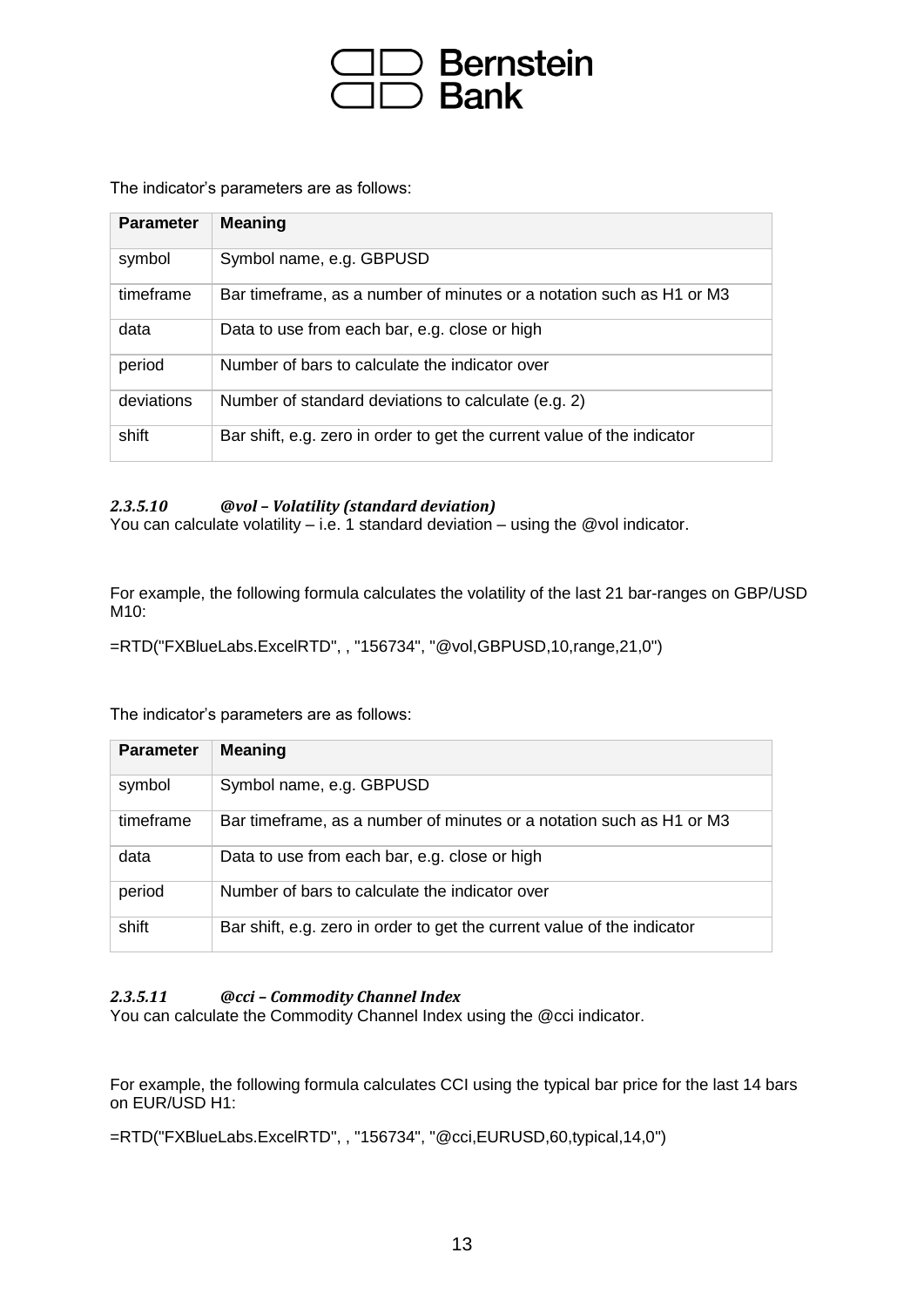# Bernstein<br>Bank

The indicator's parameters are as follows:

| <b>Parameter</b> | <b>Meaning</b>                                                                     |
|------------------|------------------------------------------------------------------------------------|
| symbol           | Symbol name, e.g. GBPUSD                                                           |
| timeframe        | Bar timeframe, as a number of minutes or a notation such as H1 or M3               |
| data             | Data to use from each bar. CCI is usually calculated on the "typical" bar<br>price |
| period           | Number of bars to calculate the indicator over                                     |
| shift            | Bar shift, e.g. zero in order to get the current value of the indicator            |

### *2.3.5.12 @high – Highest bar value*

You can calculate the highest of a series of bar values using the @high indicator. For example, the following formula calculates the highest high during the last 20 GBP/USD D1 bars:

=RTD("FXBlueLabs.ExcelRTD", , "156734", "@high,GBPUSD,D1,high,20,0")

The indicator can be applied to any bar data. For example, you can find the highest low as well as the highest high. You can also use it to find the bar with the largest range or change.

The indicator's parameters are as follows:

| <b>Parameter</b> | <b>Meaning</b>                                                          |
|------------------|-------------------------------------------------------------------------|
| symbol           | Symbol name, e.g. GBPUSD                                                |
| timeframe        | Bar timeframe, as a number of minutes or a notation such as H1 or M3    |
| data             | Data to use from each bar, e.g. close or high                           |
| period           | Number of bars to calculate the indicator over                          |
| shift            | Bar shift, e.g. zero in order to get the current value of the indicator |

### *2.3.5.13 @low – Lowest bar value*

You can calculate the lowest of a series of bar values using the @low indicator. The indicator can be applied to any bar data. For example, you can find the lowest high as well as the lowest low. You can also use it to find the bar with the smallest range or change.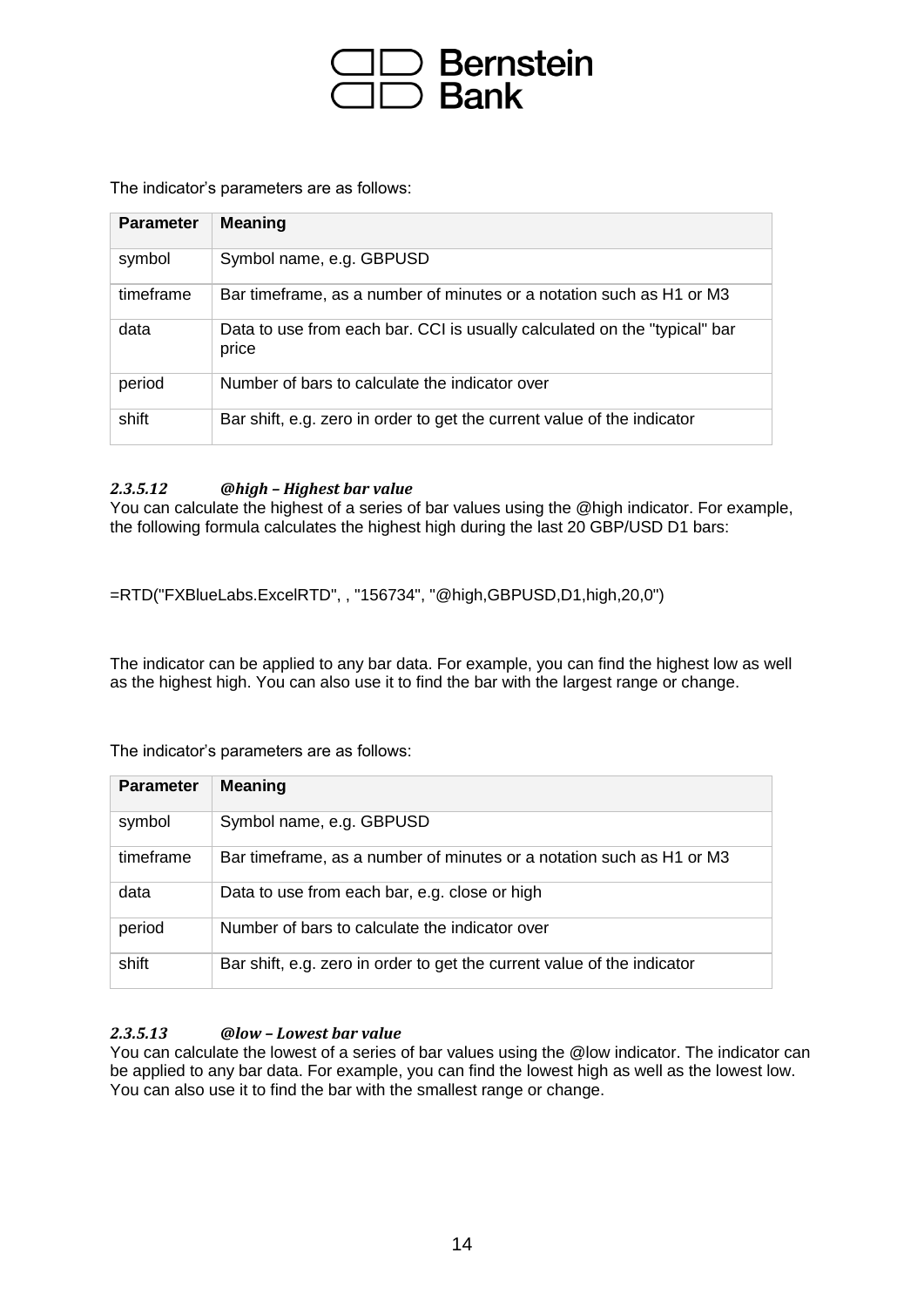## **Bernstein Bank**

The following formula calculates the smallest D1 bar range during the last 20 GBP/USD D1 bars: =RTD("FXBlueLabs.ExcelRTD", , "156734", "@low,GBPUSD,D1,range,20,0")

The indicator's parameters are as follows:

| <b>Parameter</b> | <b>Meaning</b>                                                          |
|------------------|-------------------------------------------------------------------------|
| symbol           | Symbol name, e.g. GBPUSD                                                |
| timeframe        | Bar timeframe, as a number of minutes or a notation such as H1 or M3    |
| data             | Data to use from each bar, e.g. close or high                           |
| period           | Number of bars to calculate the indicator over                          |
| shift            | Bar shift, e.g. zero in order to get the current value of the indicator |

### *2.3.5.14 @swingh and @swingl – Swing points ("fractals")*

You can calculate the most recent swing points using the @swingh and @swingl indicators. A swing point is defined as a bar with lower highs either side of it (or higher lows, for @swingl). These swing points are similar to the MT4 "Fractals" indicator.

For example, the following formulas finds the most recent swing-high and swing-low prices on GBP/USD M5, using a 5-bar swing (2 bars either side of swing point) and not allowing an "unconfirmed" swing involving the current bar:

=RTD("FXBlueLabs.ExcelRTD", , "156734", "@swingh,GBPUSD,M5,high,2,0")

=RTD("FXBlueLabs.ExcelRTD", , "156734", "@swingl,GBPUSD,M5,low,2,0")

The indicator's parameters are as follows. Please note that the @swingh and @swingl do not have a bar "shift" parameter; they only return the most recent swing price.

| <b>Parameter</b> | <b>Meaning</b>                                                                                                                                                                                                                               |
|------------------|----------------------------------------------------------------------------------------------------------------------------------------------------------------------------------------------------------------------------------------------|
| symbol           | Symbol name, e.g. GBPUSD                                                                                                                                                                                                                     |
| timeframe        | Bar timeframe, as a number of minutes or a notation such as H1 or M3                                                                                                                                                                         |
| data             | Data to use from each bar. You normally use "high" with @swingh, and<br>"low" with @swingl. However, you can use any value; for example, you can<br>use "high" with @swingl to find a bar which has a lower high than the bars<br>around it. |
| swingbars        | Number of higher/lower bars required either side of the swing bar. The<br>usual value is 2, for a five-bar swing consisting of two lower highs/higher                                                                                        |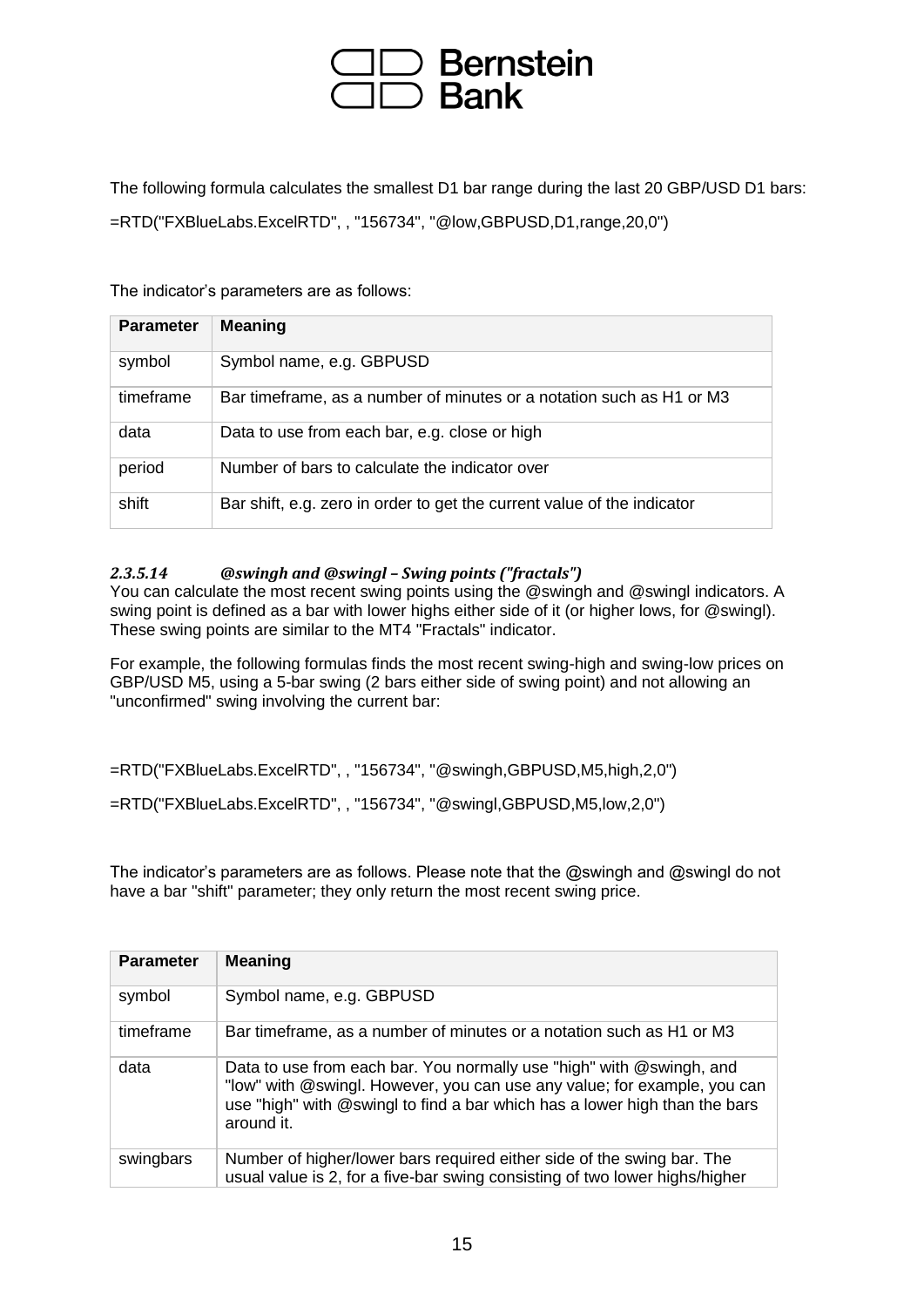| $\square \square$ Bank |                                                                                                                                                                                                                         |
|------------------------|-------------------------------------------------------------------------------------------------------------------------------------------------------------------------------------------------------------------------|
|                        | lows either side of the swing bar, but you can use any value from 1 (i.e.<br>three-bar swing) upwards.                                                                                                                  |
| unconfirmed            | Either 0 or 1. Zero ignores the current bar and only allows "confirmed"<br>swings. 1 includes the current bar, and allows "unconfirmed" swings which<br>can change depending on price movements during the current bar. |

 $\Box$  Bernstein

### *2.3.5.15 @keltupper and @keltlower – Keltner channels*

You can calculate Keltner channels using the @kelternupper and @keltnerlower indicators. A Keltner channel is an exponential moving average plus/minus average true range.

For example, the following formula calculates the lower Keltner channel on GBP/USD H1, using a 20-bar EMA minus half of 10-bar ATR:

=RTD("FXBlueLabs.ExcelRTD", , "156734", "@keltlower,GBPUSD,60,close,20,10,0.5,0")

Because Keltner channels are simply a combination of an EMA and ATR, the formula above is equivalent to the following:

=RTD("FXBlueLabs.ExcelRTD", , "156734", "@ema,GBPUSD,60,close,20,0") – (RTD("FXBlueLabs.ExcelRTD", , "156734", "@atr,GBPUSD,60,10,0") \* 0.5)

The indicator's parameters are as follows:

| <b>Parameter</b> | <b>Meaning</b>                                                          |
|------------------|-------------------------------------------------------------------------|
| symbol           | Symbol name, e.g. GBPUSD                                                |
| timeframe        | Bar timeframe, as a number of minutes or a notation such as H1 or M3    |
| data             | Data to use from each bar, e.g. close or high, for calculating the EMA  |
| emaPeriod        | Number of bars to use for the EMA                                       |
| atrPeriod        | Number of bars to use for the ATR                                       |
| atrMultiple      | Multiples of ATR to add to/subtract from the EMA                        |
| shift            | Bar shift, e.g. zero in order to get the current value of the indicator |

### **2.3.6 Other properties**

Other miscellaneous data items provided by the Excel RTD app are as follows:

| <b>Property</b> | <b>Meaning</b>                                                                                                   |
|-----------------|------------------------------------------------------------------------------------------------------------------|
| LastUpdateTime  | Time of the last update from the RTD app. Will report 1/1/2000 if<br>the RTD app is not running for the account. |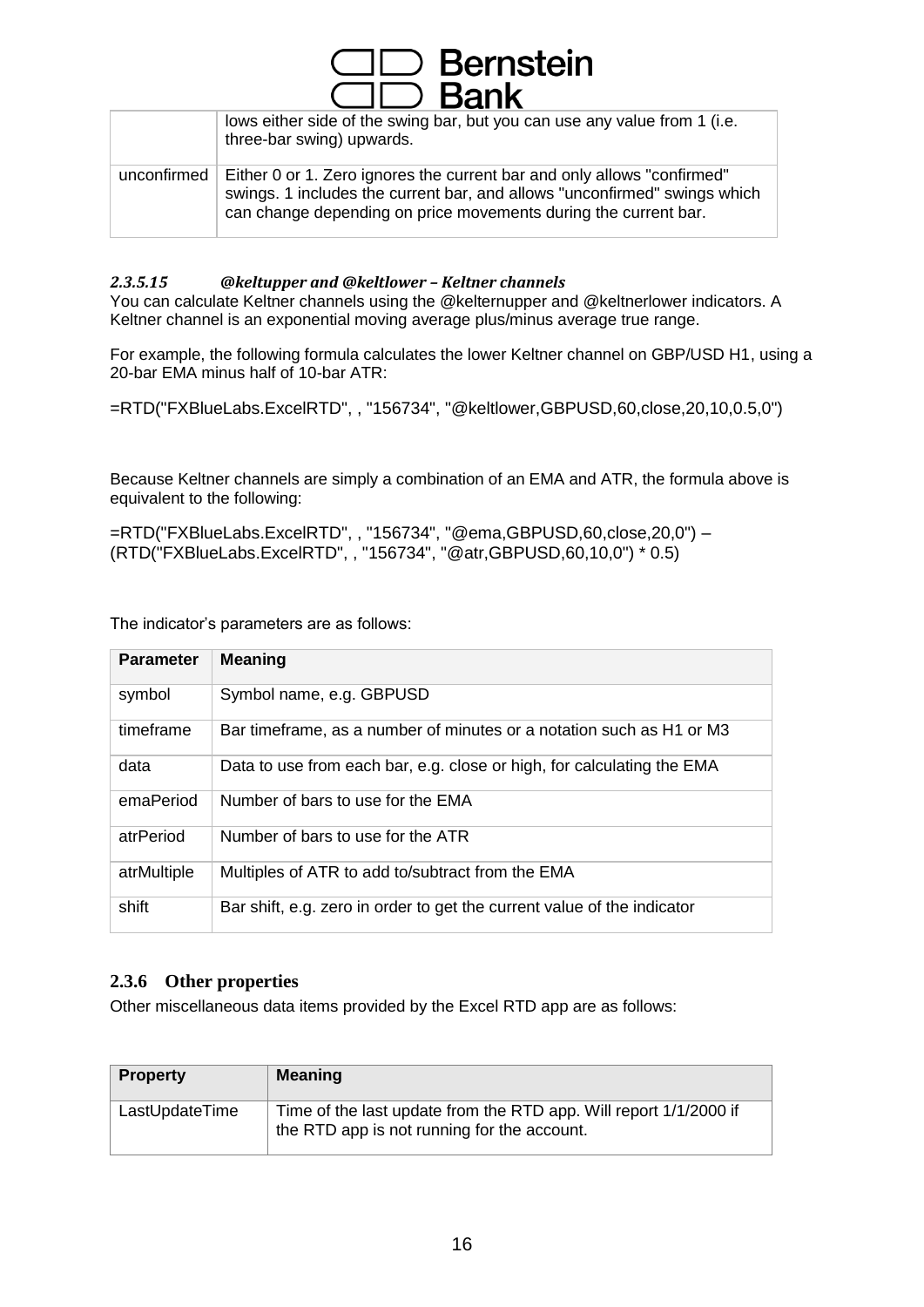

### *2.4 Symbol names and standardisation*

By default the RTD app uses standardised symbol names. These may be different to the symbol names which your broker uses in your trading platform. For example, your broker's symbol names may have a suffix such as cx or mn, e.g. EURUSDcx or EURUSDmn.

By default, all forex symbols are converted to the form AAABBB. For example, a name such as EURUSDnm or EUR/USD will be converted by default to EURUSD. You can turn off this standardisation by un-ticking the option "Use standardised symbol names" in the app.

This setting is intended for spreadsheets where you are collecting data from multiple accounts on different brokers/platforms (by running multiple copies of the RTD app), and the brokers/platforms use different symbol names.

For example, you might have something like the following spreadsheet where there are account numbers in columns B onwards, and symbol names in rows 2 onwards. You can then have a formula which uses the symbol names in column A without having to adjust for one account using EUR/USD and the other using EURUSDfx etc.

|   | Symbol/Account | 12376522    | 265823654 |
|---|----------------|-------------|-----------|
| 2 | <b>EURUSD</b>  | [see below] |           |
| 3 | <b>GBPUSD</b>  |             |           |

In cell B2: =RTD("FXBlueLabs.ExcelRTD", , B\$1, CONCATENATE("bid", \$A2))

You could then fill the formula from cell B2 into B3, C2 etc and the cell references would automatically adjust.

(The CONCATENATE function in Excel simply joins two pieces of together. In the above example it is joining the text "bid" with the symbol name in column A, to produce the property name bidEURUSD or bidGBPUSD.)

### *2.5 Ticket volumes*

The RTD app reports the volumes on tickets as the nominal volume, not as a lot size. For example, a size of 0.20 lots will be reported as a volume of 20000.

(Unless you are using something like an MT4 mini account with a lot size of 10K instead of 100K, in which case 0.20 lots would be 2000 instead of 20000.)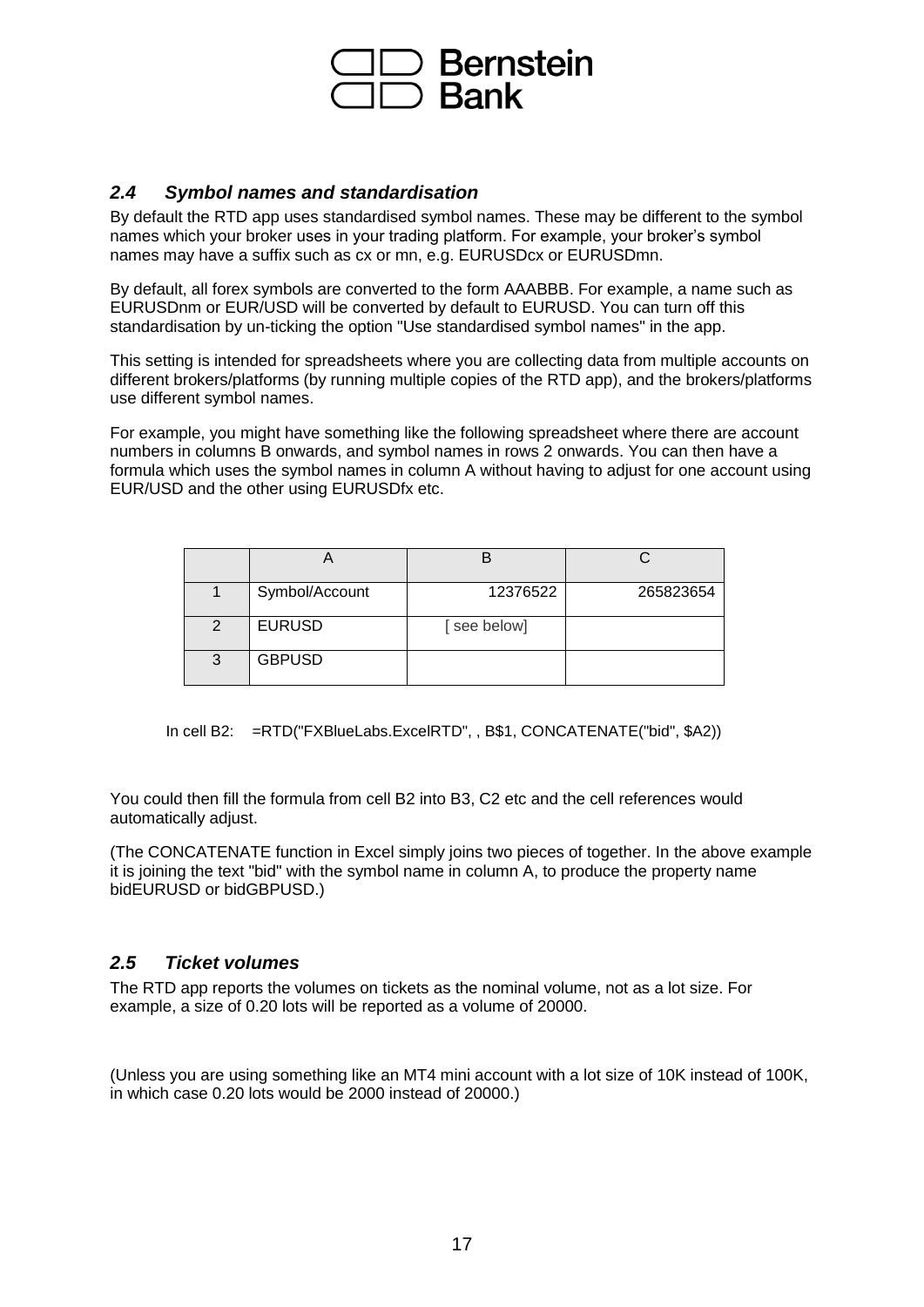

### **3. Sending trading commands from Excel**

The RTD app can also be used to send simple trading commands from VBA code in Excel. You can also programmatically read the same data which is available via the RTD function.

The following features can in fact be used from any programming language which supports COM, not just from VBA in Excel.

### *3.1 Reading data in VBA code*

You can read data programmatically using the FXBlueLabs.ExcelReader object. For example:

Set reader = CreateObject("FXBlueLabs.ExcelReader") reader.Connect ("156734")

MsgBox reader.Read("balance")

In other words: you create an instance of the FXBlueLabs.ExcelReader object; you use the Connect() function to link it to a specific account number; and then you can use the Read() function to get data about the account.

The property names for the Read() function are the same as the property names for use with Excel's RTD function.

### **3.1.1 Checking if a reader is successfully connected**

You can successfully create the ExcelReader object and call the Connect() function even if no RTD app is currently running for that account.

In order to check whether data is actually available you can use Read() to make sure that properties such as balance are not blank, or you can read the LastUpdateTime property and check that the time is later than 1/1/2000.

### **3.1.2 Data consistency across multiple reads**

If you are querying multiple pieces of data, particularly multiple pieces of ticket data, then you need to be careful about updates and data consistency. For example, consider the following code which loops through the ticket list: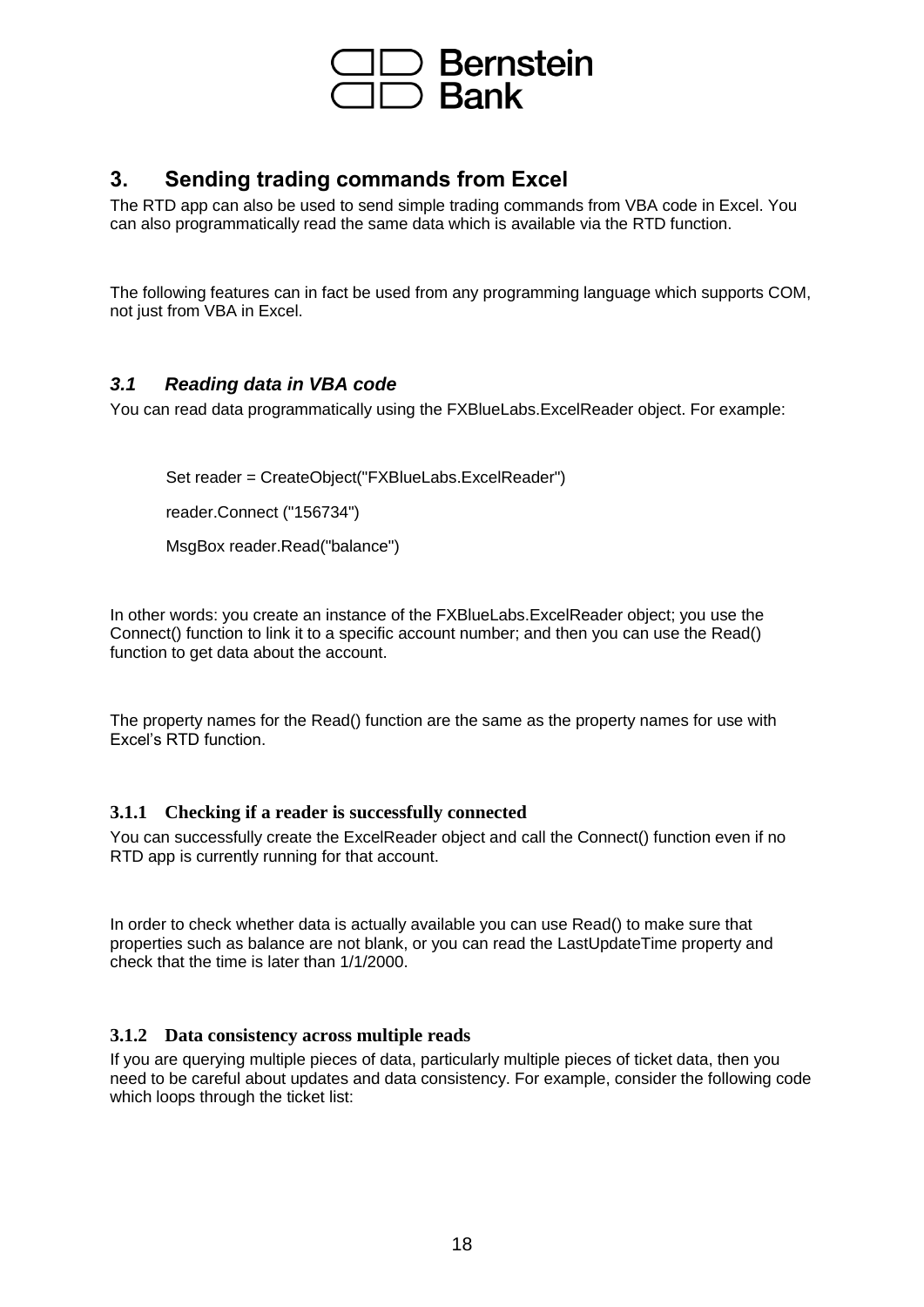## **Bernstein Bank**

```
For i = 1 To reader. Read("tickets")
```

```
 strSymbol = reader.Read("t" & i & "s")
```
vVolume = reader.Read("t"  $& 1 & 0$ "v")

```
Next
```
It is possible for the following to happen:

- At outset there are 2 open tickets
- Between the two uses of Read(), i.e. between the execution of lines 2 and 3, one of the tickets is closed.
- Therefore, what used to be ticket 2 becomes ticket 1.
- As a result, at the end of the first loop, strSymbol will hold the symbol of the ticket which is now closed, and vVolume will hold the volume of the ticket which is still open.

To ensure consistency while reading multiple pieces of data, use Reader.ReaderLock(). This will suspend any changes to the data until you then use Reader.ReaderUnlock(). For example:

```
Reader.ReaderLock()
For i = 1 To reader.Read("tickets")
   strSymbol = reader.Read("t" & i & "s")
   vVolume = reader.Read("t" & i & "v")
Next
Reader.ReaderUnlock()
```
Don't forget to call ReaderUnlock() after using ReaderLock()…

### *3.2 Sending trading commands from Excel*

As a security measure, commands are **turned off** by default. You must turn on the "Accept commands" setting in the RTD app in order to send commands successfully. If this option is turned off then all commands will return "ERR:Commands not allowed".

You can send simple commands from Excel using the FXBlueLabs.ExcelCommand object. For example:

```
Set cmd = CreateObject("FXBlueLabs.ExcelCommand")
```

```
strResult = cmd.SendCommand("156734", "BUY", "s=EURUSD|v=10000", 5)
```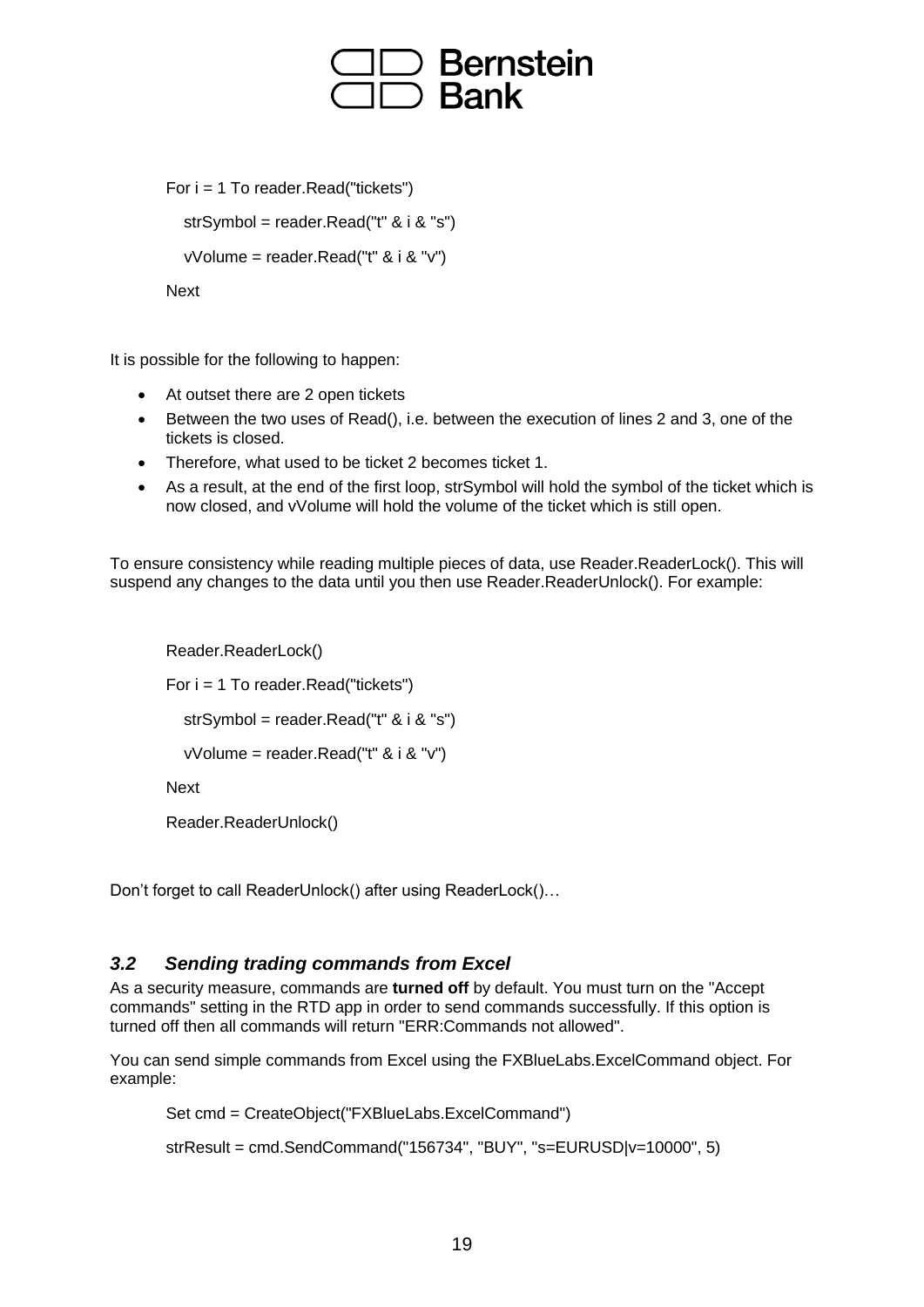

The SendCommand() function has four parameters:

- The account number (e.g. 156734)
- The command, e.g. BUY
- Parameters for the command, e.g. symbol and volume to buy
- The number of seconds to wait for a response

SendCommand() is synchronous. It returns either when the RTD app completes the command, or when the timeout period expires. (Timeout **does not** mean that the request such as a market order has been withdrawn/cancelled. It only means that the broker/platform has not responded within the acceptable time.)

The return value from SendCommand() is a string, beginning either with ERR: to indicate that an error occurred, or with OKAY:. The only exception to this is the TEST command, which returns the text HELLO.

### **3.2.1 Differences between trading platforms**

There are some minor differences in the trading features which are currently supported on different platforms:

- "Magic numbers" are only valid for MT4 and MT5, and these parameters will be ignored on other platforms.
- Order comments are only available on some platforms.
- Stop-losses and take-profits are not currently supported on tradable

### **3.2.2 Commands and parameters**

The parameters for a command are sent as a pipe-delimited string, consisting of a number of settings in the format name=value. The parameters can be listed in any order, and some parameters are optional.

cmd.SendCommand("156734", "BUY", "**s=EURUSD|v=10000**", 5)

Trading volumes are always specified as cash amounts, not as lot sizes. The format of symbol names depends on whether the "Use standardised symbol names" option is turned on in the RTD app.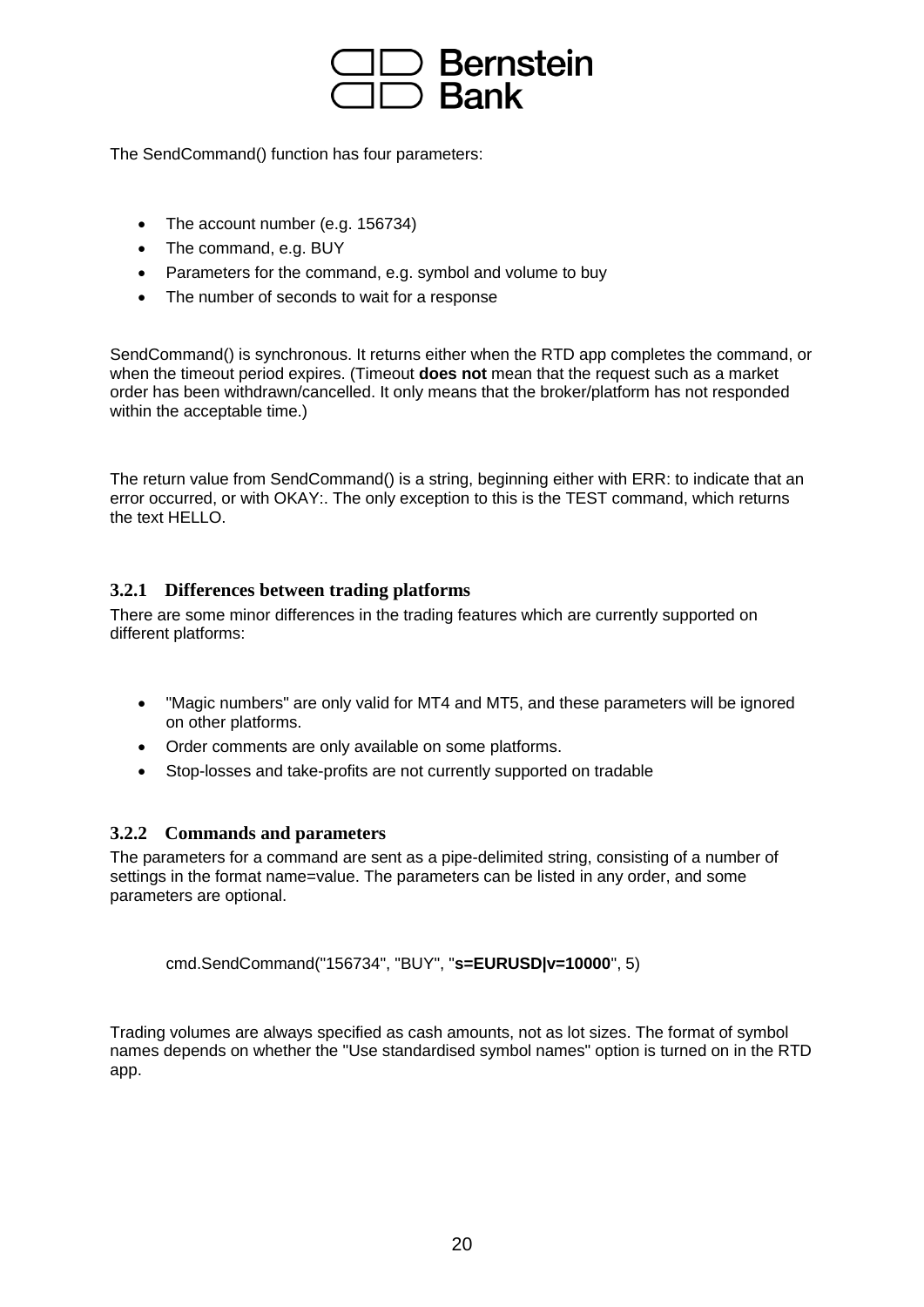

### **3.2.2.1 TEST command**

Simply returns the text HELLO if successful.

### **3.2.2.2 BUY and SELL commands**

Submits buy or sell market orders. If successful, it returns the ID of the new ticket in the form OKAY:ticket-number

| <b>Parameter</b> | Optional?  | <b>Meaning</b>                         |
|------------------|------------|----------------------------------------|
| S                | Compulsory | Symbol name for the buy order          |
| $\vee$           | Compulsory | Trading volume                         |
| sl               | Optional   | Stop-loss price for the new position   |
| tp               | Optional   | Take-profit price for the new position |
| comment          | Optional   | Comment for the new position           |
| magic            | Optional   | Magic number for the new position      |

### **3.2.2.3 BUYLIMIT, SELLLIMIT, BUYSTOP, and SELLSTOP commands**

Submits a new pending order. If successful, it returns the ID of the new ticket in the form OKAY:ticket-number

| <b>Parameter</b> | Optional?  | <b>Meaning</b>                                  |
|------------------|------------|-------------------------------------------------|
| S                | Compulsory | Symbol name for the buy order                   |
| V                | Compulsory | Trading volume                                  |
| price            | Compulsory | Entry price for the pending stop/limit<br>order |
| sl               | Optional   | Stop-loss price for the new position            |
| tp               | Optional   | Take-profit price for the new position          |
| comment          | Optional   | Comment for the new position                    |
| magic            | Optional   | Magic number for the new position               |

### **3.2.2.4 CLOSE command**

Closes an open position or deletes a pending order. Returns OKAY:okay if successful.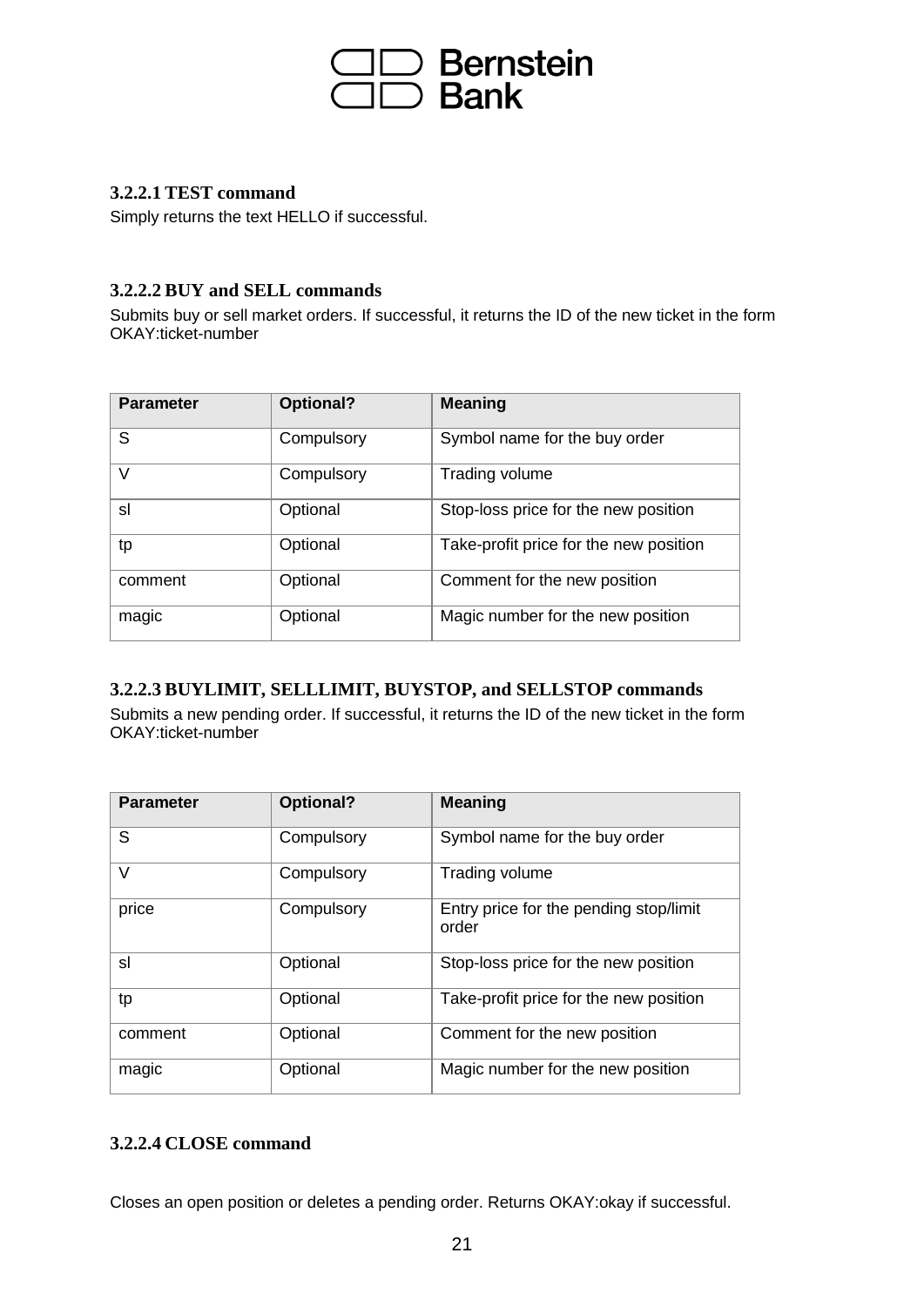

| <b>Parameter</b> | Optional?  | <b>Meaning</b>                                                          |
|------------------|------------|-------------------------------------------------------------------------|
|                  | Compulsory | ID of the position to be closed, or the<br>pending order to be deleted. |

### **3.2.2.5 PARTIALCLOSE command**

Does a partial-close of an open position. Returns OKAY:okay if successful. Volumes larger than the position size are simply treated as a full close (not as a close plus a reverse for the remaining amount). Cannot be used on pending orders.

| <b>Parameter</b> | Optional?  | <b>Meaning</b>                             |
|------------------|------------|--------------------------------------------|
|                  | Compulsory | ID of the position to be partially closed. |
|                  | Compulsory | Volume to be closed, e.g. 20000            |

### **3.2.2.6 REVERSE command**

Reverses an open position, e.g. closing an open sell and replacing it with a buy. Returns OKAY:okay if successful.

| <b>Parameter</b> | Optional?  | <b>Meaning</b>                                                                                                                    |
|------------------|------------|-----------------------------------------------------------------------------------------------------------------------------------|
|                  | Compulsory | ID of the position to be reversed                                                                                                 |
| $\mathsf{V}$     | Optional   | Volume for the new reversed position. If<br>omitted, the volume of the existing<br>position is used (i.e. symmetrical<br>reverse) |
| sl               | Optional   | Stop-loss price for the new position                                                                                              |
| tp               | Optional   | Take-profit price for the new position                                                                                            |
| comment          | Optional   | Comment for the new position                                                                                                      |
| magic            | Optional   | Magic number for the new position                                                                                                 |

### **3.2.2.7 CLOSESYMBOL command**

Closes all open positions and pending orders for a specific symbol. Returns OKAY:okay if successful.

| <b>Parameter</b> | Optional? | <b>Meaning</b> |
|------------------|-----------|----------------|
|                  |           |                |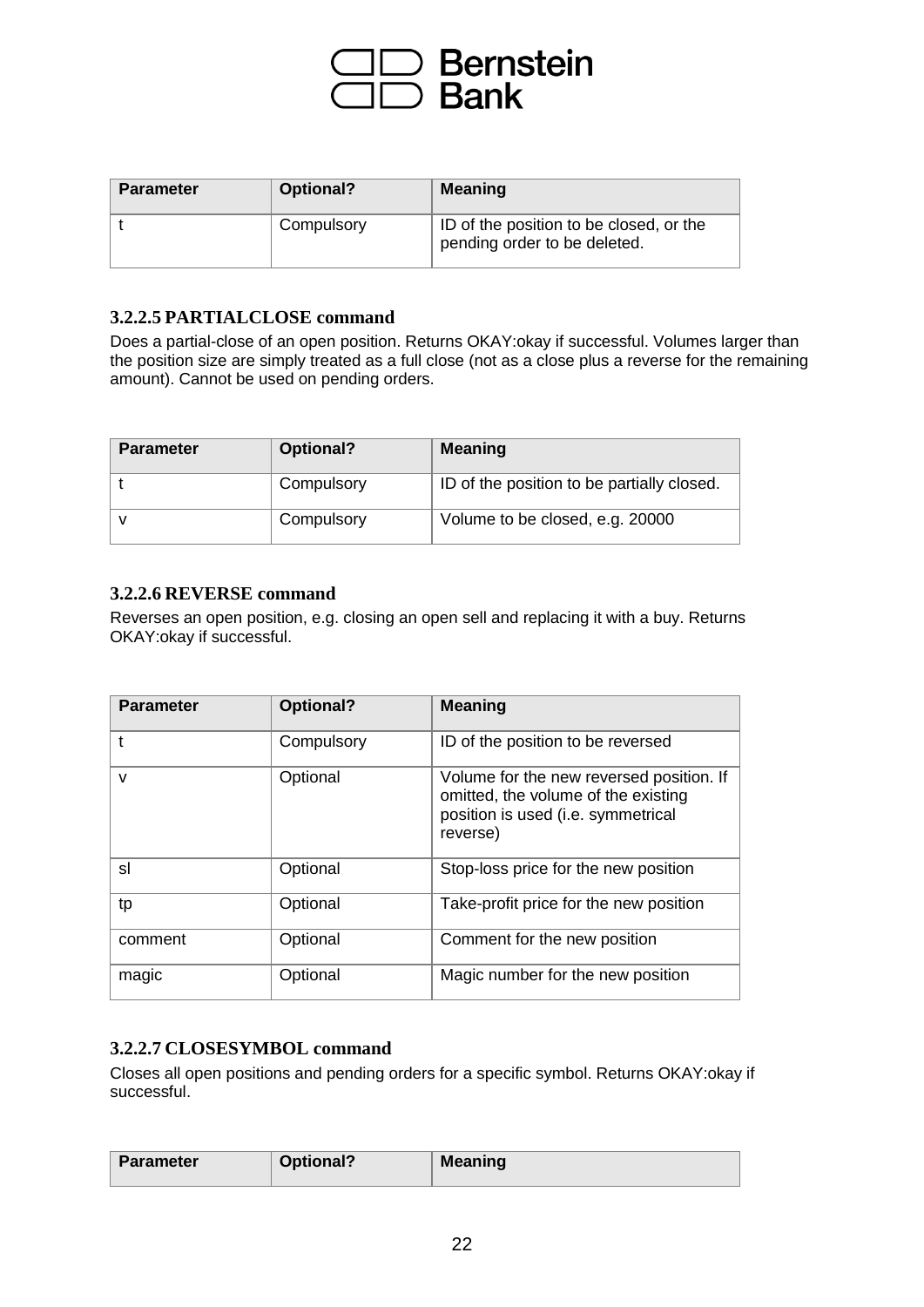|            | $\supset$ Bernstein  |
|------------|----------------------|
|            | Bank                 |
| Compulsory | Symbol name to close |

### **3.2.2.8 CLOSEALL command**

Closes all open positions and pending orders for all symbols. Returns OKAY:okay if successful. Please note that closing everything can require a substantial timeout.

| <b>Parameter</b> | Optional? | <b>Meaning</b> |
|------------------|-----------|----------------|
| none).           |           |                |

For example:

```
cmd.SendCommand("156734", "CLOSEALL", "", 20) ' 20-second timeout
```
### **3.2.2.9 ORDERSL command**

Changes the stop-loss on an open trade or pending order. Returns OKAY:okay if successful.

| <b>Parameter</b> | Optional?  | <b>Meaning</b>                                                |
|------------------|------------|---------------------------------------------------------------|
|                  | Compulsory | ID of the trade or pending order to be<br>modified            |
| sı               | Compulsory | New stop-loss price, or 0 to remove any<br>existing stop-loss |

### **3.2.2.10 ORDERTP command**

Changes the take-profit on an open trade or pending order. Returns OKAY:okay if successful.

| <b>Parameter</b> | <b>Optional?</b> | <b>Meaning</b>                                                    |
|------------------|------------------|-------------------------------------------------------------------|
|                  | Compulsory       | ID of the trade or pending order to be<br>modified                |
| tp               | Compulsory       | New take-profit price, or 0 to remove<br>any existing take-profit |

### **3.2.2.11 ORDERMODIFY command**

Changes both the stop-loss and take-profit on an open trade or pending order. For pending orders, you can also alter the entry price.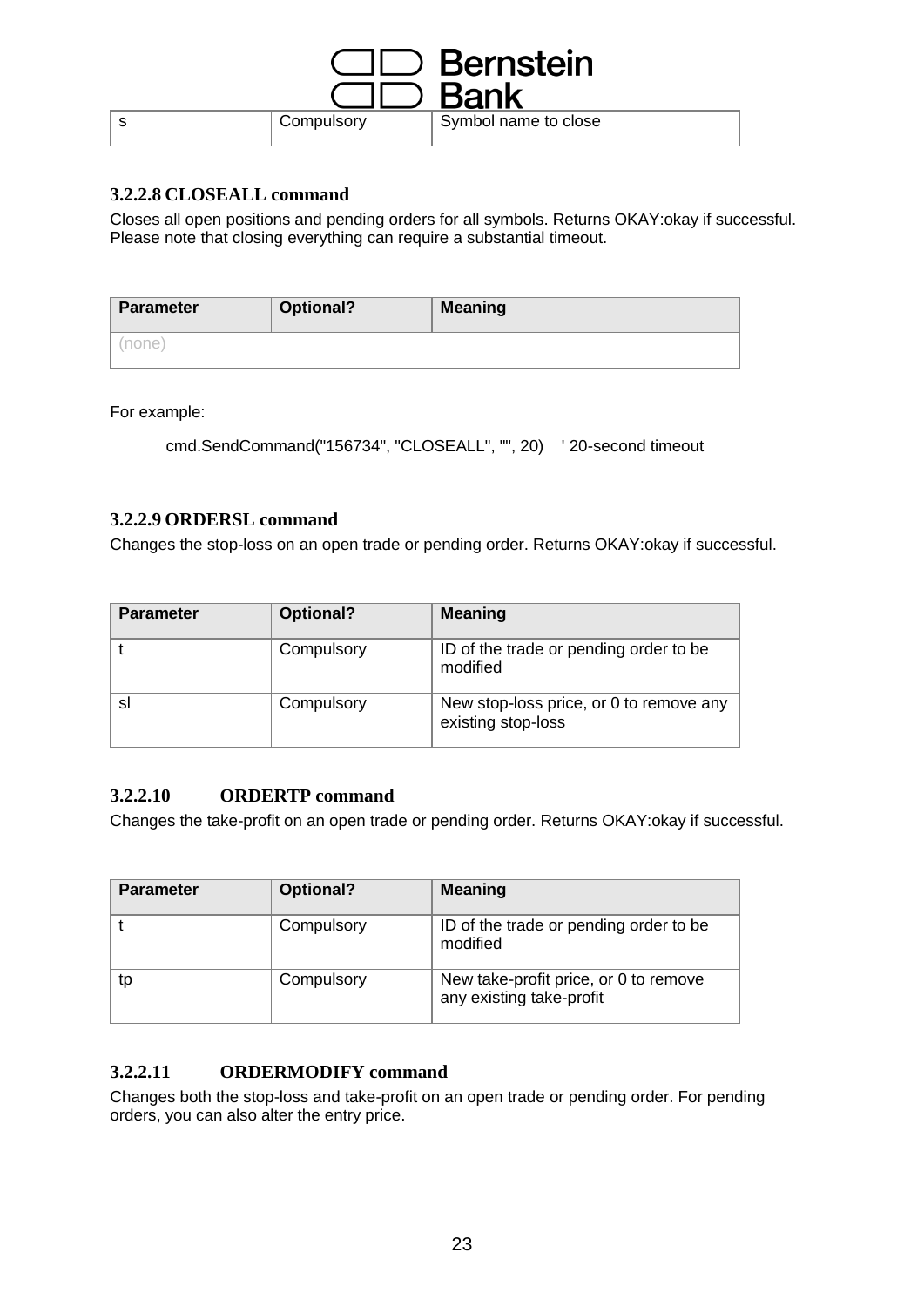# ⊃ Bernstein<br>⊃ Bank

| <b>Parameter</b> | Optional?                        | <b>Meaning</b>                                                                                        |
|------------------|----------------------------------|-------------------------------------------------------------------------------------------------------|
|                  | Compulsory                       | ID of the trade or pending order to be<br>modified                                                    |
| р                | Compulsory for<br>pending orders | For pending orders, the new entry price<br>for the order. Ignored and not required<br>on open trades. |
| sl               | Compulsory                       | New stop-loss price, or 0 to remove any<br>existing stop-loss                                         |
| tp               | Compulsory                       | New take-profit price, or 0 to remove<br>any existing take-profit                                     |

### **3.2.3 Standard error messages**

| <b>Property</b>                    | <b>Meaning</b>                                                                 |
|------------------------------------|--------------------------------------------------------------------------------|
| <b>ERR:Need account</b>            | Account value for SendCommand() is blank                                       |
| ERR: Need command                  | Command value for SendCommand() is blank                                       |
| ERR: No listening app              | Cannot find an running instance of the RTD app for<br>the specified account    |
| ERR: No response within<br>timeout | No response from the broker/platform within the<br>specified number of seconds |
| ERR:Commands not allowed           | The "Allow commands" option is not turned on in the<br>RTD app                 |
| ERR: Unrecognised command          | The command value for SendCommand() is not<br>understood by the RTD app        |
| <b>ERR:Missing parameters</b>      | The command was missing one or more compulsory<br>parameters                   |

### *3.3 Asynchronous commands*

It is also possible to send commands asynchronously rather than blocking execution of the VBA code until the command completes or times out. This works as follows:

- You use SendCommandAsync() instead of SendCommand().
- You periodically check the result of the asynchronous action using CheckAsyncResult().
- When finished (or when you have decided to give up) you free up the command memory using FreeAsyncCommand()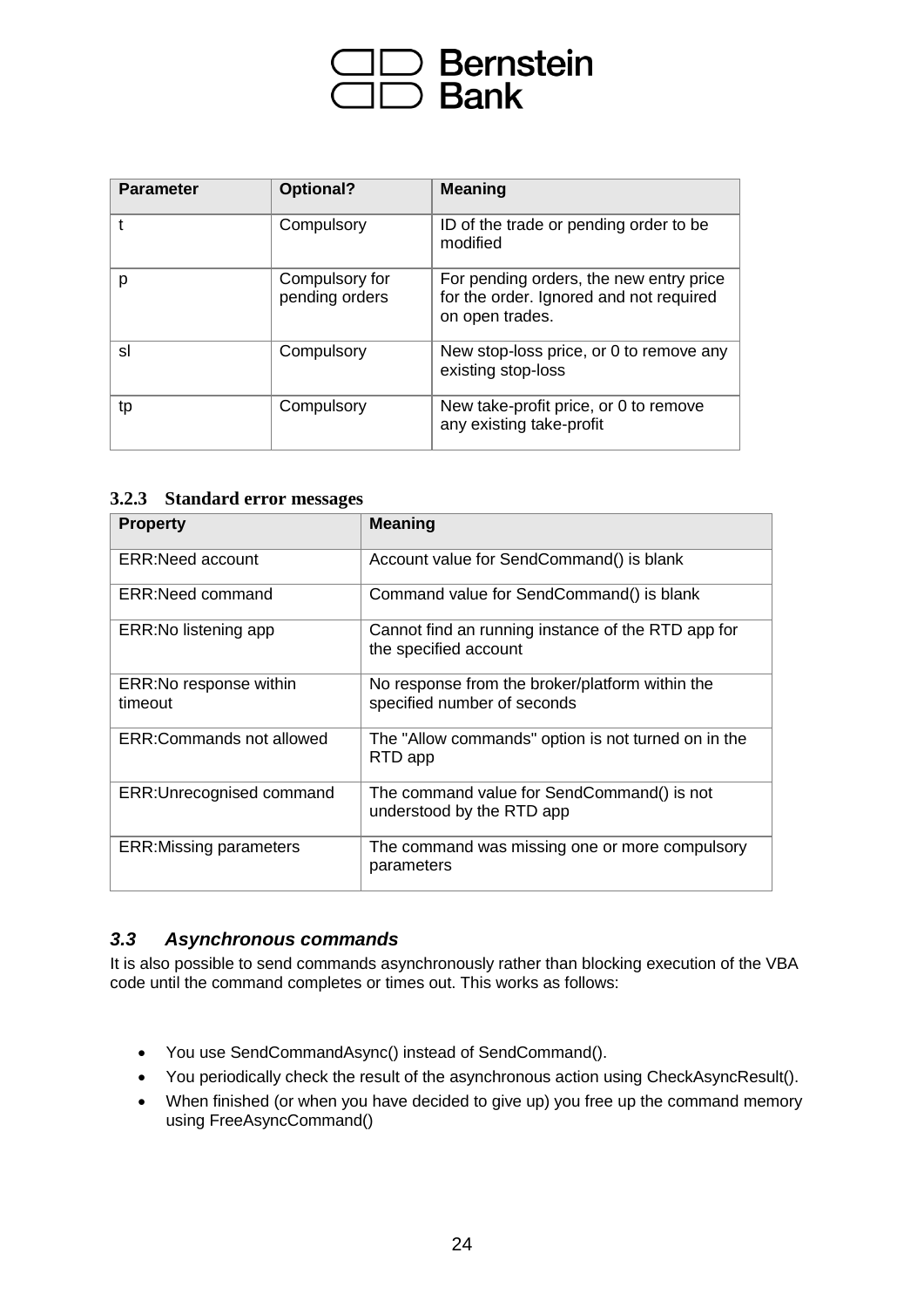

For example:

```
Set cmd = CreateObject("FXBlueLabs.ExcelCommand")
```

```
lCommandId = cmd.SendCommandAsync("10915", "BUY", "s=EURUSD|v=10000", 60)
```
strResult = ""

```
While strResult = ""
```
strResult = cmd.CheckAsyncResult(lCommandId)

If strResult = "" Then MsgBox "Still waiting..."

Wend

cmd.FreeAsyncCommand (lCommandId)

SendCommandAsync uses the same four parameters as SendCommand(), but returns a "command ID" for subsequent use with CheckAsyncResult() and FreeAsyncCommand(), instead of returning the command result. Please note that SendCommandAsync() still has a timeout value.

You must eventually call FreeAsyncCommand() after SendCommandAsync(), or else your code will leak memory, albeit in small amounts.

CheckAsyncResult() either returns a blank string if the command is still executing and has not reached its specified timeout or, if complete, it returns the same string response as SendCommand().